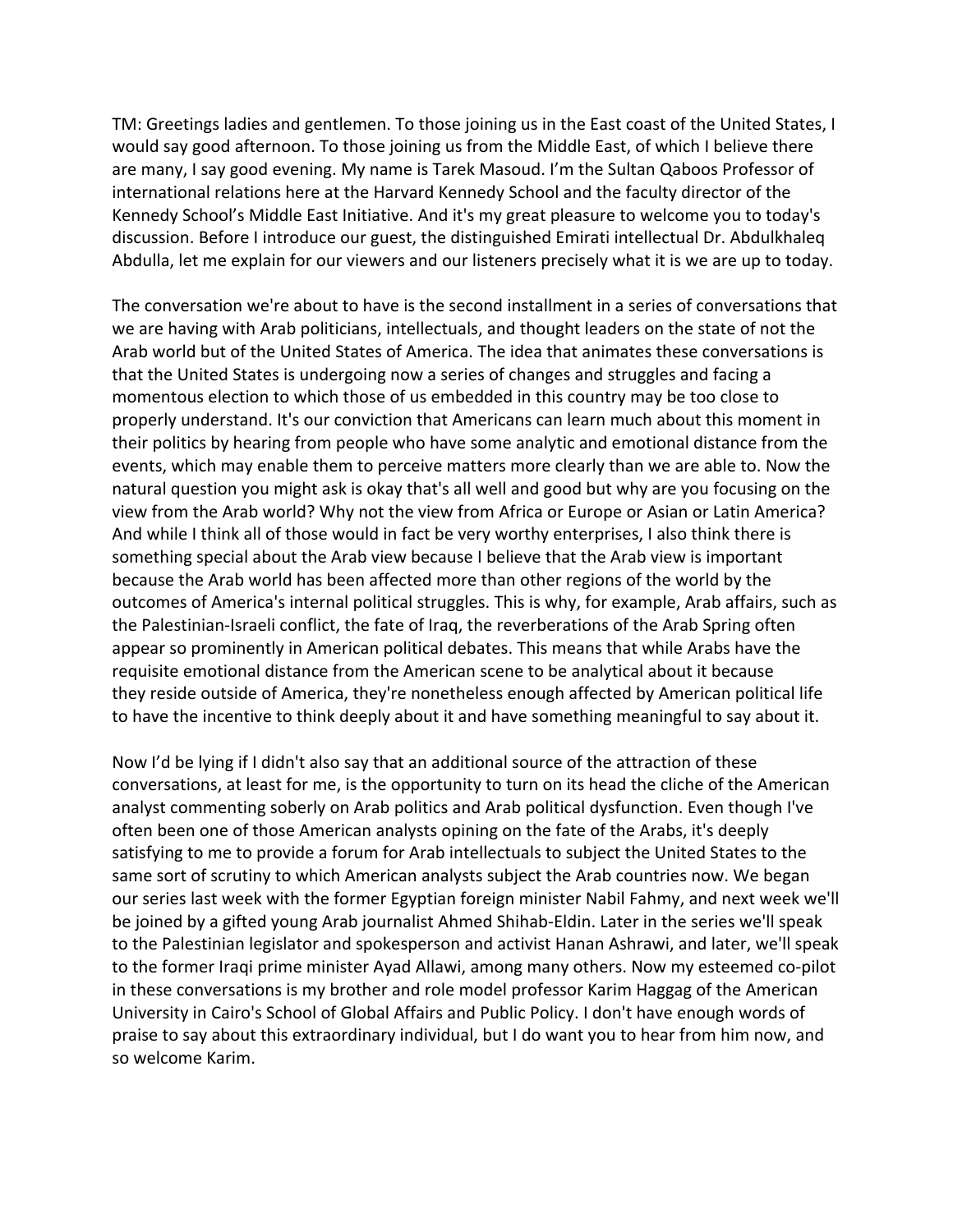KH: Tarek thank you. Sincerely, it's a pleasure to collaborate with you and the Harvard Kennedy school on this conversation. And let me just add a word of thanks to our guest this afternoon, Dr. Abdulkhaleq Abdulla, and to all of you for joining us in this conversation.

TM: Thank you very much Karim. Okay so now to today's guest, Dr. Abdulkhaleq Abdulla. Dr. Abdulkhaleq Abdulla is one of the deepest and most insightful observers of and thinkers about global politics writing in the Arab world today. He has had a distinguished career as a professor of political science, a former Fulbright scholar, a former senior fellow at the London School of Economics, and a former chairman of the Arab Council for Social Science. He earned his Ph.D. in political science from Georgetown University, where he's also been a visiting professor in the Center for Contemporary Arab Studies, and he earned a master's degree from American University. He is a scholar of political change both in the Gulf region, where he is from, and in the broader Arab world. He's written numerous books and articles. The most recent of which is *The Gulf Moment*, which made a splash in Arab intellectual circles with its bold argument that the center of gravity in the Arab world had shifted decisively to the small oil rich States of the Arabian Gulf. Those are the places he says that today are the indispensable Arab indispensable nations of the Arab world. They are quote taking the lead, influencing events, assuming greater financial responsibilities, projecting socio-economic competence, and becoming increasingly conscious of their newly acquired status as a regional power that far transcends the rest of the Arab countries. Now we'll get to that argument in a bit, but suffice it to say that if he is right that if in fact there is now a Gulf moment, I can think of no better vantage point than the Arabian Gulf from which to explore how America looks right now to the rest of the Arab world. So please join me in welcoming Dr. Abdulkhaleq Abdulla. Welcome Dr.

AA: Thank you very much Dr. Tarek and thanks also for our dear friend Dr. Karim Haggag. Thanks for having me. I'm very happy to be part of this session.

TM: Dr. Abdulkhaleq, you're joining us from Dubai, correct?

AA: Yes, absolutely I am here in Dubai. And last time I saw you here it was I think before summer, and we were supposed to have Harvard, the students. And looking forward to your next visit to Dubai.

TM: Inshallah. Well of course the Coronavirus has derailed all of our plans, but what is the situation now in Dubai with respect to the Coronavirus? Is the worst over where you are?

AA: I think we are like everybody else and like all the countries in the world. Going probably through the second wave, but overall, the UAE has been successful in trying to contain, and they're trying to control this pandemic. I think we have done better than most in terms of the death rate, which is the lowest in the world. We are doing better than everybody else in terms of testing. We have done something like 10 million tests so far. That is even bigger than the number of the population in the country because many of us have done it once and twice. I myself have done it eight times so far, so I think we have a good record in trying to maintain it.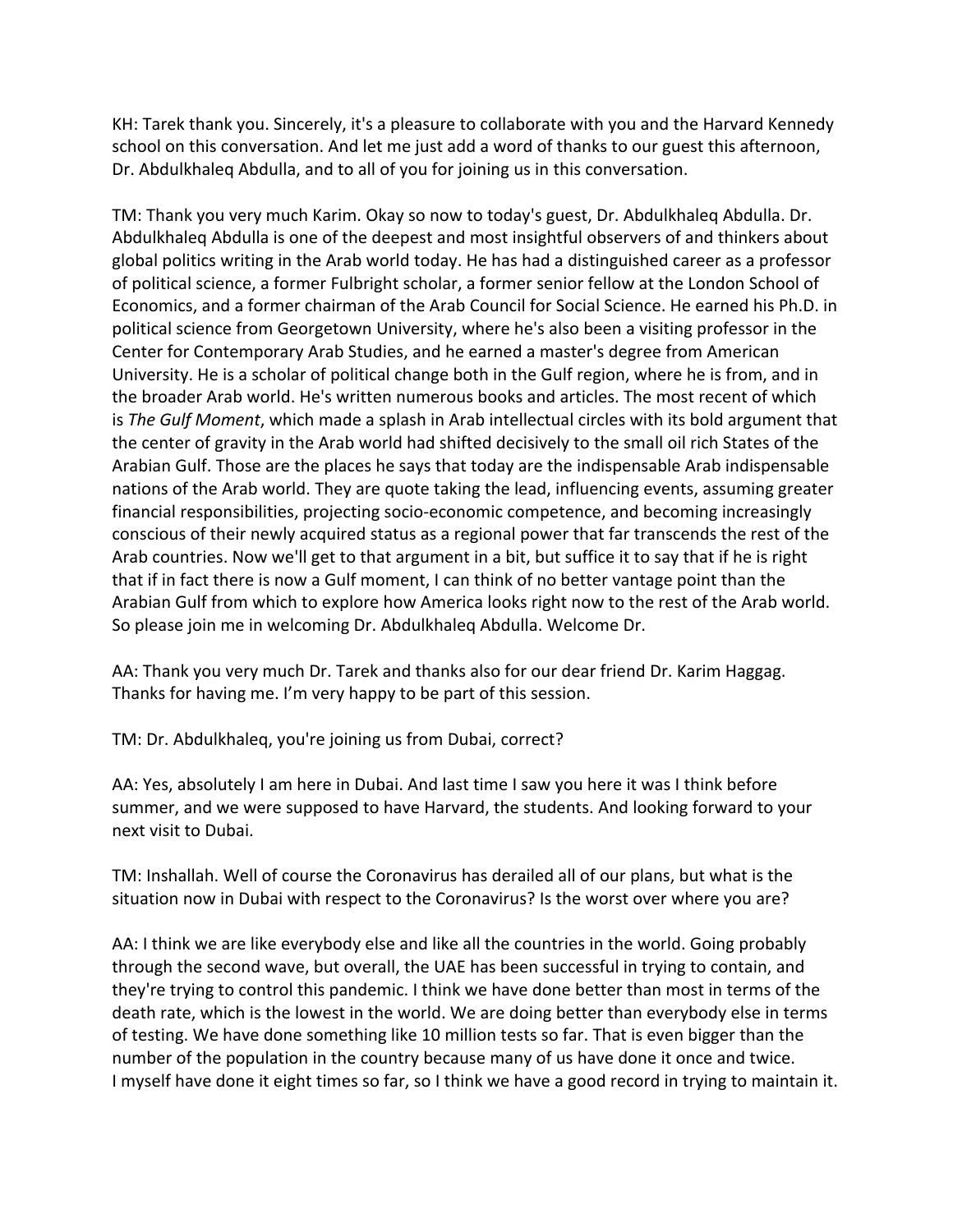The country has decided to open up. Eventually, hopefully we will go back to where we were before this.

TM: Inshallah. You know one of the things that really strikes me is the contrast between the competence with which the Emirati leadership has handled the Coronavirus pandemic and the relative lack of competence with which the leadership in our country, the United States, has handled the pandemic. And when you look at the quite dismal record of the United States in handling this crisis and then you look at all of the other things that are happening in this country, from the unrest in American cities to the deep uncertainty about whether or not we will have a free and fair election, the results of which will be respected by all of the participants. When you look at the economic crisis that has resulted from, I think, both the political uncertainty and the mishandling of coronavirus. I suspect that you as a scholar of the world often find young Emiratis who come to you and say, I'm looking at the United States and how terrible things are there, and I really don't understand what is happening in America right now that got them to this state. What do you say to an Emirati who expresses this sentiment?

AA: I'll try to be as honest with him as possible, I guess. Just like I'd like to be as honest with you and with the participants in this session. 2020 has not been a good year for America, and it has not been a good year for anybody, any country in the world. But America probably was hit the most, and America has not been very convincing either. The record is really striking how this superpower America, with all the attributes that it has in terms of scientists, medical staff, medical infrastructure has turned in how to be the country that have dealt with this in this incredibly dissatisfying way to say the least. If not as Kamala today said, the greatest failure of the American system. That is not to blame the Trump administration or anybody, but America have shown that it is not at its best dealing with this COVID-19. So, the image of America at this moment is not at its best. America is really not at its best dealing with this pandemic, and it is not at its best probably because of this paralysis that we see in Washington. However, this is the glass half empty. America is not at its best. America, we thought is going to be the  $21^{st}$ century is going to be the American century. Apparently, it's not. That has gone away. Maybe we are moving in this post-American world that Fareed Zakaria has talked about.

However, there is also a glass that is half full, with the glass that is half empty. I think the glass half full is that America's is still a superpower, whether we like it or not. There is no other superpower that matches America and all the attributes of a superpower. America is still a financial superpower, a military, superpower, a gigantic scientific and technological superpower, a soft superpower. So, let's not also dismiss America as though it is in decline. I don't think I will tell my students, or I'll tell you here that America is in decline. I don't subscribe to that kind of a theory. So, there is two things here: a glass half full, a glass half empty. It depends where you sit, and where I sit, I have to look at both glasses. And overall America, I think, has enough power enough, enough resilience to overcome this pandemic. And we just have to wait for the election results to see which way America is going to go.

TM: Well I think many of our listeners will appreciate that note of confidence in the American future. But certainly, Dr. Abdulla, when you look at the state of political discourse in the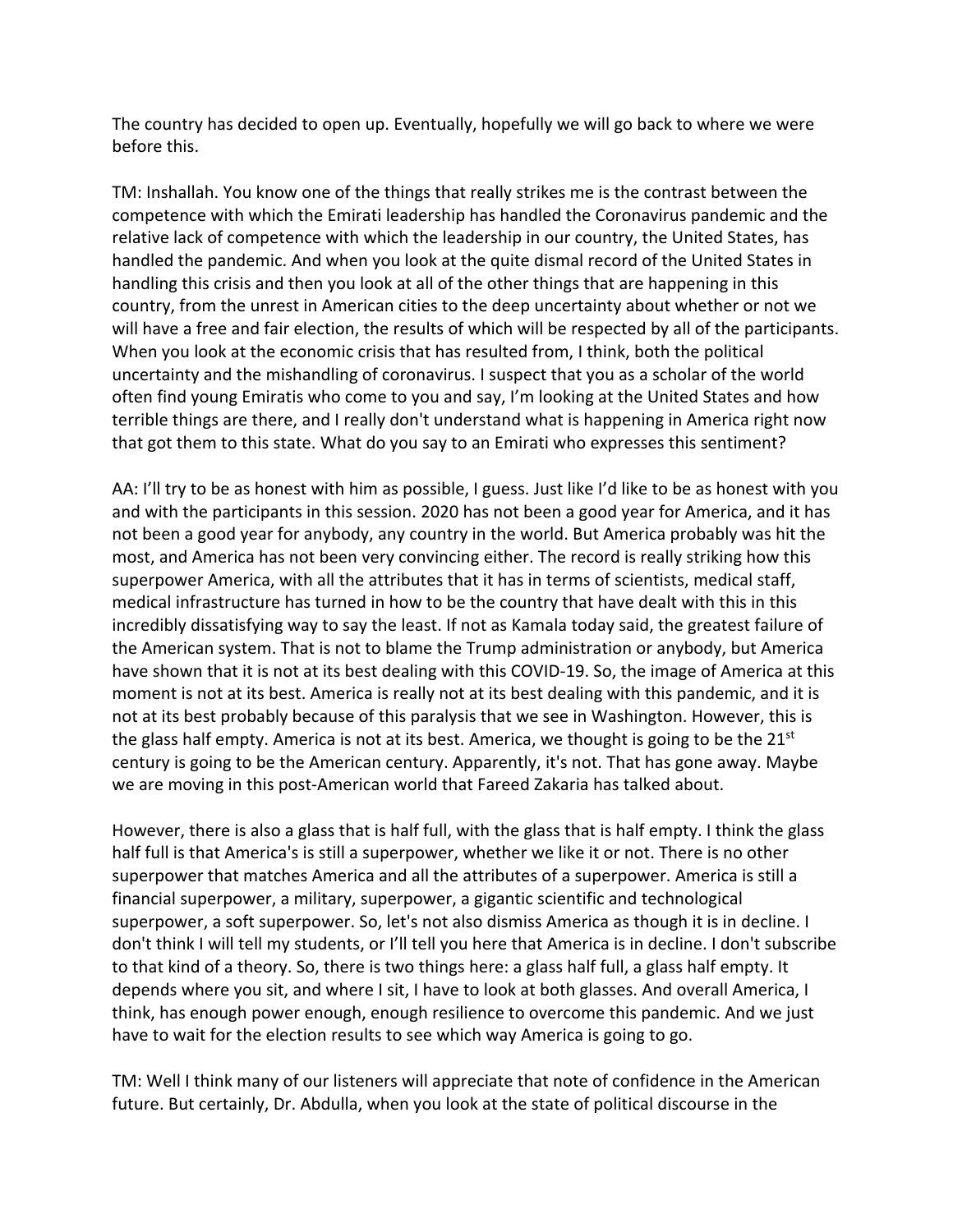United States, you see a degree of polarization that I don't think ever existed before. In the circles that I tend to travel in, you have Americans who view president Trump as an aberration and an abomination. Somebody who is divisive, careless about the national interests, dedicated only to servicing his reputation. And then you have the other half of the, country that views him actually, as a tribune of the common man and as a defender of the American national interest against globalized elites. And you really do have what feels almost like a sectarian divide in the United States. How do you think that this happened?

AA: Well in a way, that has always been divided. It is really not new. Maybe it is more today. We have always thought of America as a melting pot, as a country that has brought everybody in and provided prosperity for everybody. That was something of the past. Maybe America is no longer as melting pot as it used to be. There is a great deal of social division, racial division, political division. Something as you have said, we have never seen in America as divided as today, but you know, division is part and parcel of American way of life. But that division has been maintained in a very civil, in a very democratic way, and a very, you know, positive. And America was a role model in that sense. Is America a role model today in terms of, you know, division? I don't think so. That's where we are at this moment. I don't think America is looked upon as a role model in terms of, you know, in terms of social harmony, in terms of racial harmony, in terms of prosperity for its people. I think there is probably a decline of a sort. However, I think this has been cyclical. If you go through the 70 years of America since World War II, we have seen 10 good years, 10 bad years. And 70s were terrible, 80s we're good etc. So the last 10 years of America were great. America was booming economically, socially, etc. Unemployment reached nearly four percent, which was a miracle during these last four years. Are we in for another downturn in the next 10 years to come?

So, I look at America in this span of seven years, and I see it up and down. I see the up and down. I see sharp division, and I see times where the cleavages and the polarization has been sharp. And I see sometimes things that are really the best that America and any country can have. So, I am not very pessimistic as many are at this moment in history because I have seen America, and many of us who watch America from outside have seen the ups and downs of it. And maybe we are in the downside of it, but America has enough, probably, resources and resilience to pick up again, as it has done during the past seven years. These theories that America is in decline; we have heard it time and again, and we have also seen and read about America leading. Joseph Nye's theory. So, there is this, two stories and, we just have to look at the totality of it rather than at this moment, which is not the best of the moment for American people in American history and the American image and perception outside America.

TM: But looking at over the last 70 years, as you have, you're absolutely right that there is a cyclical nature to American politics and to the degree of comity in American. There's a cyclical nature to America's prestige. There's even a cyclical nature to the quality of the people who occupy the oval office. And you're right that we are not to be partisan, but we're probably experiencing a low point on all those dimensions. But don't you think that the current moment is different in just how low the low is? I mean we've never had a president before, at least in my reading, of history who openly questioned the legitimacy of the electoral process. We never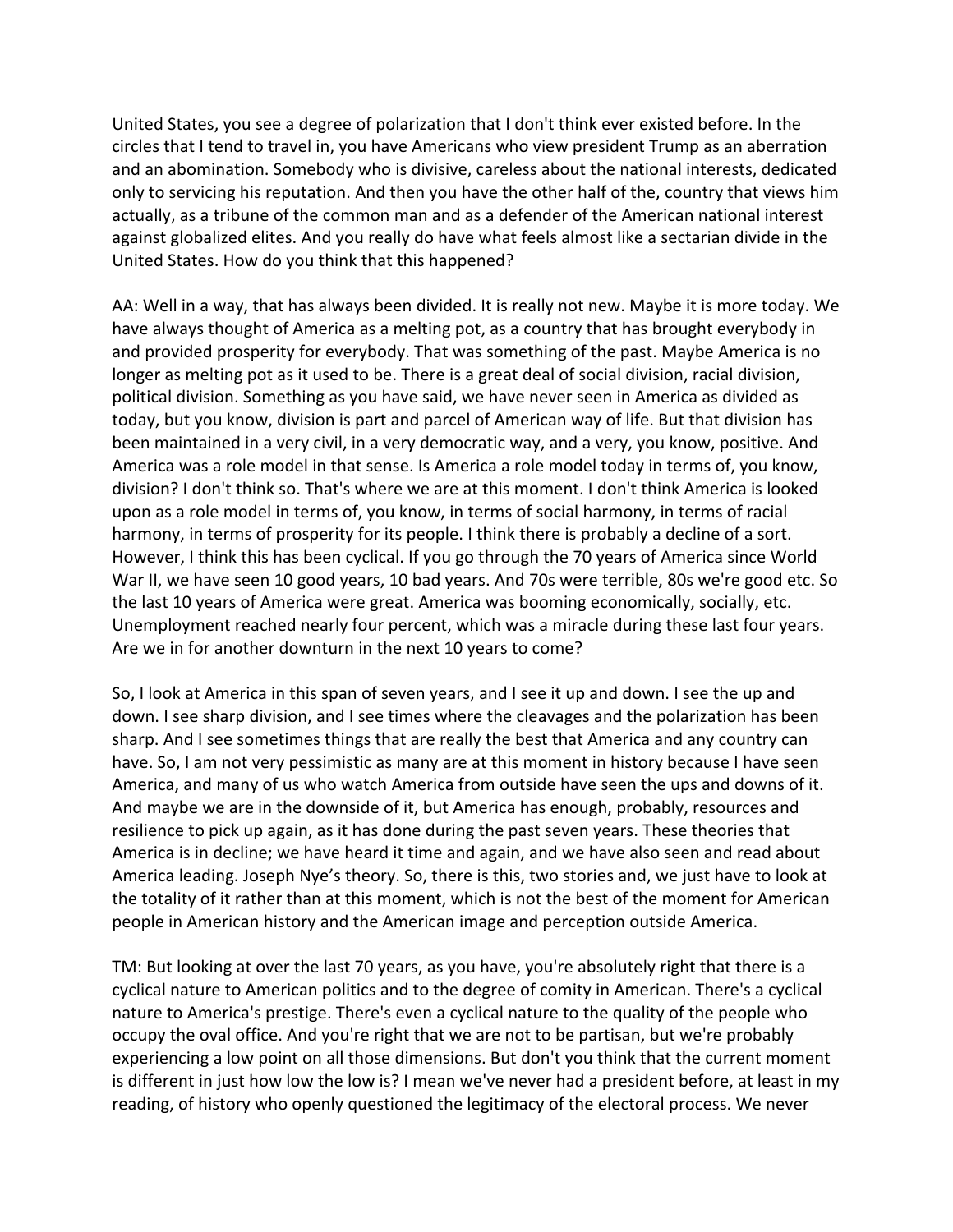had a president who brought into the public sphere a persona who was as dismissive of the conventions of civility and the norms of at least civil discourse that operated before. I mean now you have a president who really speaks in a manner that wouldn't be admissible in your classroom or my classroom. These are our new things, and when you couple this new populist political style of president Trump with the tremendous polarization in American society, with the impotence of the American government in the face of the pandemic— If I were a young Emirati, I might not just say oh it looks like America is in decline. I might also say it looks like this democratic model is not all that it was cracked up to be. What would you say to that?

AA: I think during this last seven years, if we look at this post-war, you had a good president and you had a bad president. And Trump probably fell into this bad president's viewing. 14 presidents in this last 7 years by the way. You had Nixon, for instance, that— he was just as crooked and disastrous for American policy as you could think of okay. You had Carter. Many people were so unhappy with Carter although he was such a decent man. So, when you look at it, that historical perspective, nobody is like Trump—maybe one of the most difficult and unpredictable maybe the worst—we don't know. He's going to go into history and history would judge him. But I could come back to your question and say no you have gone through many presidents in the past who were not necessarily the best of the presidents, and they really brought so much damage to American prestige and American politics and American perception, just like Trump probably is today. Trump, his followers have still 40 plus percent, solid base. They did not waver.

I remember a story here Dr. Tarek which is very striking. I was in Washington, I think, two years ago in Washington D.C. going to this new Afro-American museum. This is fairly new so two years old, and it was something that I wanted to see, and I took a cabbie, and you know from where I stayed going to the to this museum, and he was Afro-American. And I tried to engage him, and to my surprise, he was one of the interesting discussions I had during that visit although I met so many academics etc. And the reason why: he, during 20 minutes ride with him, he was so much pro Trump, which amazed me. [He was] African American, defending Trump like you would never even believe it. He thought that he scared our enemy, and we needed him after Obama. He said that he's going to make America great again. He said that America needed him because we need you know to re-energize our people. So, when you have people like that coming from that kind of background, I think the American people are split when it comes to Trump. Trump has, as you know, a good side to him. If you look at his economic record—it's impressive by the way. But if you look at the moral part of it and if you look at the division that he's bringing, he's disaster. So overall, would you give him C, D, F or would you give him a B or an A? I would be somewhere in the middle, and I think he is probably a C plus president.

TM: Well you know that's— I want to dive into that a little bit. You know, it's not just the African American taxi driver who you met who has a high opinion of President Trump. It's also the case that many of the Arab world's leaders have a high opinion of president Trump. And one of the things that has struck us is the gap between the Arab leadership and the Arab citizens in terms of their perception of this president. He's deeply admired in the halls of power,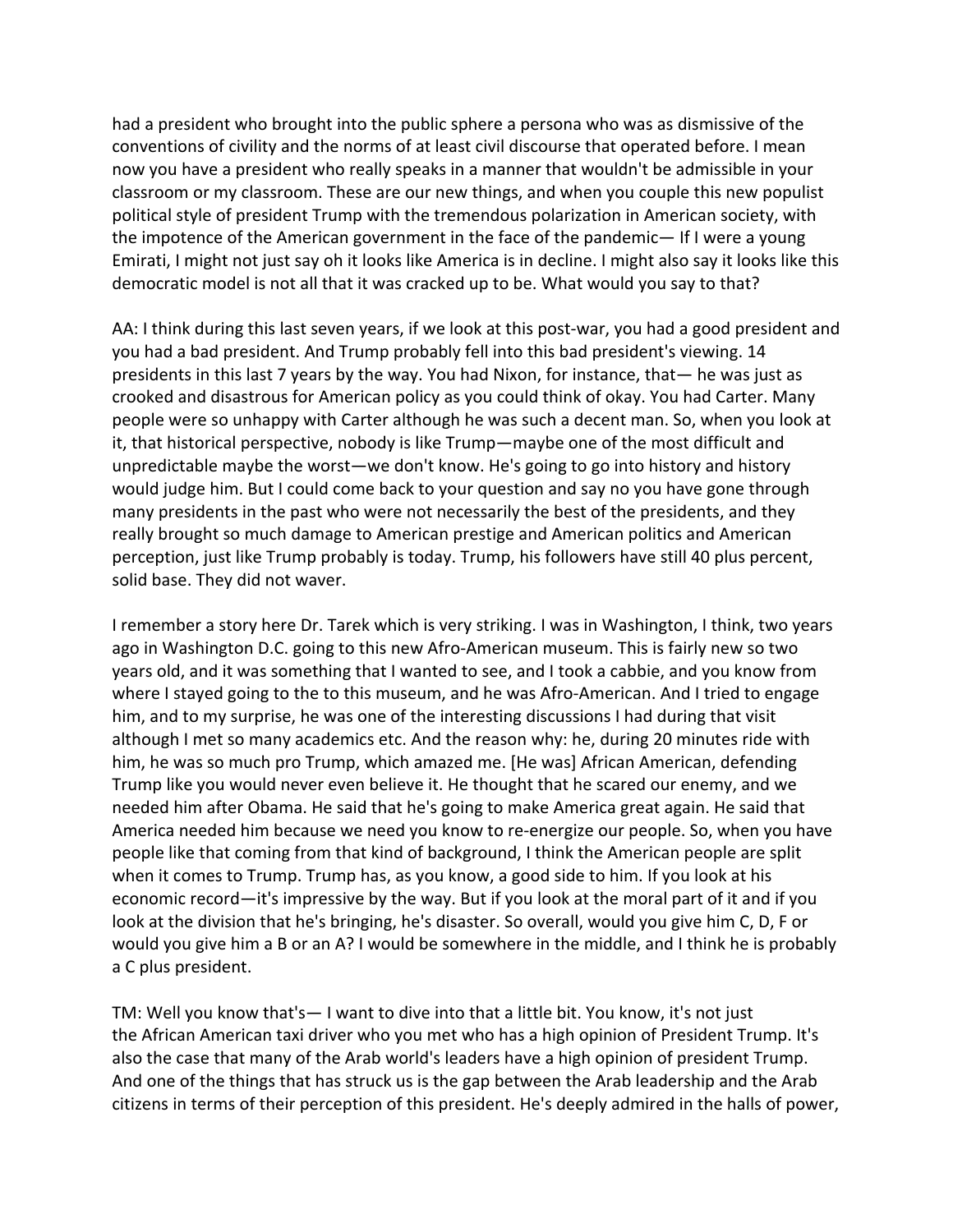and I think deeply reviled on the Arab street. And the revulsion, I think, that the average Arab might feel for president Trump is understandable. This is a guy, remember who when he was running for office, would talk about how the way to deal with terrorism is to dip bullets in pig's blood to deter people from engaging in acts of terror. This is the man behind the "Muslim ban" that prevented immigration into the United States from several Muslim countries. And yet the the leaders of the Arab countries don't view him that way. And so just to give a little bit of data on this, in a May 2019 survey that was done by the Washington Institute for Near East Studies or at least commissioned by them, 9 percent of Saudis and 11 percent of Emiratis viewed president Trump favorably, in contrast of course to the very close relations those countries leaders have with Trump. So how do you explain that gap between the Arab street assessment of the American president and the assessment of the American president by Arab decision makers?

AA: I wouldn't take that poll very seriously to start with because, you know, in the Arab world it's really very difficult to conduct this kind of survey. So, let's first start with being a bit of a bit skeptical about the results of any polls in the Arab street. Having said this, I think if you look at once again four years of Trump nearly almost four years here, the Arab leaders in the Gulf at least and maybe throughout, found—maybe look at the following. The first trip that Trump has took outside America. It was touring, not to Canada or Mexico etc. He came to Riyadh. For god's sake, that's not an easy thing. That's a mighty thing for the president of the United States to make a statement, to come to Riyadh. Of course, the Arab leaders will value and appreciate all of this okay.

Second, I think they would also look at the fact that he was delivered on the promise of his campaign. Very few presidents do deliver on their campaign, very few. And this guy said this is the nuclear deal with Iran is the worst, and I'm going to walk away from it. And he did. It was not something you would expect to do sometimes. It's very difficult to pull out of an accord, but he did. So that was a decision, a step, a move, initiative that is admired by the Arab governments, by the Arab leaders. Look at the third one here, which is just as important. They took off Qasem Suleimani. Obama had the chance to do it, and other presidents had the chance to do it. This guy is terrorist number one considered by many people, especially the states in the Gulf. So many people consider that a very courageous move to do. In the part of who— President Trump, so he does not shy away from taking this kind of tough decision.

Finally, this is the administration, this is the president that managed, successfully, to negotiate a deal between UAE and Israel, and I come from the United Arab Emirates. Whether you like the deal, or you don't like the deal, but this is a credit to him. So when you look just at these examples, let's—you know I could go down the last 10 others. They are very happy with that. We are very happy with him. Basically, I for one, let alone the governments and the leaders, I'm happy with them because he looks at Iran and see how destabilizing Iran is, unlike Obama, and he uses that strong stick called economic sanctions. And today, Iran is weaker. Weaker Iran, a destabilized Iran is good for the entire region. So many people probably look at this record rather than the other record that you see from where you sit Dr. Tarek.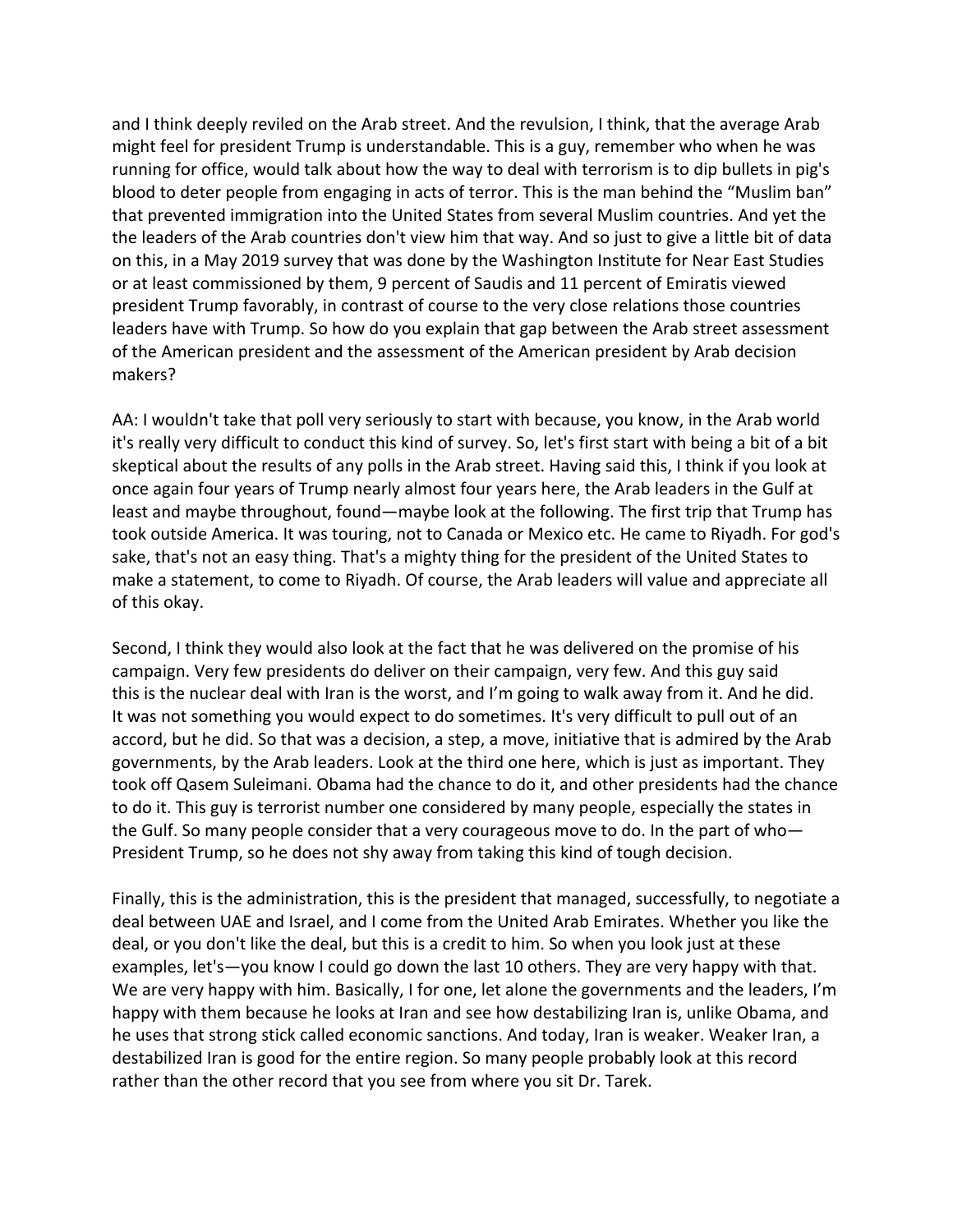TM: So, is it fair to say, doctor, that in the upcoming election were you an American voter, you would be voting for Trump?

AA: Okay I'm not going to be voting, but I think from a Gulf vantage point, yes. I think the people here are happy with the status quo, with continuity. That is okay. So, they don't like disruption. They don't like, you know, changing of administration and changing of the president. So, if I am to look at American presidential election coming in November and if I am given this choice to vote, I think my primary concern is going to be I'm going to be happy with continuity. That is despite the fact that this is a very tough president, despite the fact that he is the most unpredictable president. I think continuity is valued very much in this end rather than disruption. If Biden comes, I think they know how to deal with him. They have dealt with him eight years as a vice president, so they know him very well, just as they know all the other presidents and vice president of the past.

So, I think the criteria here to judge if I am to vote, and I have to be in favor, I think probably the people value continuity. And continuity means more of Trump, despite all the bad things that probably he will bring for the next four years. He has already done so much damage to American prestige, American reliability, American relation with the European, and with the Atlantic alliances. He has done so much damage to the international liberal system, of course, and to the international organizations: United Nations and UNESCO. Okay we know the disruption that he has brought, and I don't think anybody would tolerate another four years of him. But I think continuity is valued, and I think we will be, probably many of us, happier with him, despite all of [this baggage] that he comes with than having a new president, a new administration, a whole new policy. God knows where it's going to take us for the next four years.

KH: Great, so Dr. Abdulla if we can take you back to the central theme or the central concept that you formulated— the Gulf moment. And as Tarek mentioned in his introduction, this is the moment whereby according to you, the mantle of regional leadership has shifted to the Gulf. Now this has actually been a very interesting subject of intellectual debate in the Arab world and in Arab discourse. In general, there are, as you are well aware, many who take issue with that thesis of the Gulf moment, both intellectuals and practitioners alike. Now given that much of what we want to discuss with you today relates to that concept, I wonder if you can just take a moment or two to flesh out that thesis for our participants. What is the Gulf Moment according to your view, and why has it come about?

AA: I think I need more than one or two moments. I need probably half an hour to try to lay out the thesis in this book of mine, a 2018 work and a second edition in 2019, coming up with this concept of the Gulf moment. And I think it is important. It's an important question because many outside the Gulf probably have not come to term with this new Gulf that I talk about in in this book. There is a new Gulf. There is a 21st century Gulf that is vastly different from the 20th century Gulf, and many people have not yet come to terms with what I call the new Gulf of the 21st century Gulf, the Gulf moment. And here I think the new Gulf is different from the past economically politically, socially, militarily in every which way. And many people in the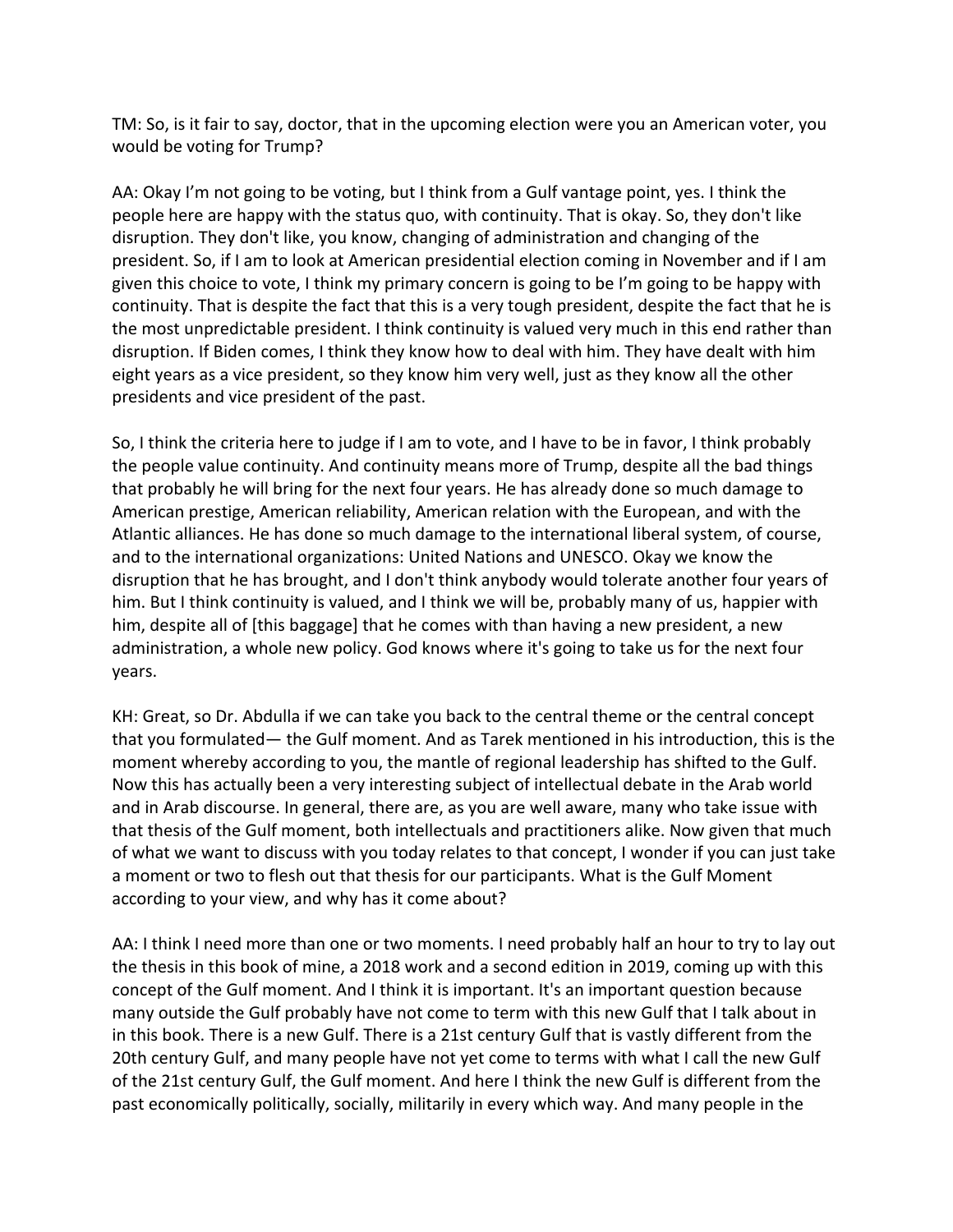West probably still have this hang up about the old Gulf. Politically, I don't think it is appropriate to call UAE or many Gulf states small states anymore. I have heard it Dr. Tarek.

Many of these countries—let me talk about the UAE, the case where I come from. Today, the UAE is a rising middle power, a rising regional power. It is no longer the little duckling of the 20th century that desperately needs American protection, although everybody does need American protection. So, the concept of small states no longer applies to this new Gulf, to the six Arab Gulf States. Economically, we are no longer as oil centered as we used to be 30 years ago or 20 years ago. Their interior mentality, the interior theory to describe Arab Gulf state's economy is no longer applicable. The UAE's economy is very diversified, probably just as diversified as any modern economy. Socially we are no longer the traditional society that many people still think of us. It's a very cosmopolitan, modern, global, even economy. When you come to Dubai and all of you, probably many of you, have come to Dubai and UAE and many other Gulf cities and countries and states, and society is no longer a traditional society. And the third thing here also. Militarily, we're no longer as weak or as impotent militarily as many people think. UAE, today, is considered by some second to Israel in terms of air force power and has engaged in many conflicts, and it has proof in itself being as a military might. So that's the first part of the Gulf moment. There is a new Gulf, and many people outside the Gulf have not come to terms with it.

The second part of this is that yes, the Gulf has become the new center of political, diplomatic, economic, financial, whatever power. It is the new center. Egypt is no longer. Syria is no longer. Iraq is no longer. So, we are left with UAE, Saudi Arabia, and the others. They are the new center. The basic thesis in less than one minute, Dr. Karim, is that the six Arab Gulf States today, the six of them, including our maverick Qatar, are at this moment in history, which is a unique moment, have more influence, are more visible, have more power over 16 Arab states than the 16 Arab states small and big combined have over the six Arab Gulf states. This is the new equation. That's why America, Congress, president, the Americans in general have to come to terms with the this new Gulf, and I am afraid that many in Washington, many in the administration, many in here and there, all over America probably have not come to the terms with this new Gulf, and they're still dealing with the Gulf of the 20th century. That's the Gulf moment.

KH: Very admirably done. I mean you've condensed a very rich and complex concept in just under a capsule, two minutes. Yes, so thank you. But taking the cue from your last comment, I mean this raises the question of, what are the implications of this Gulf moment for your relationship with the United States? Because it seems that this rise in Gulf regional activism, as you mentioned, I mean the involvement of the UAE and Saudi Arabia in regional conflicts, its activism in regional security politics coincided with what many observers called the U.S. withdrawal from the region. And so that raises, of course, the question whether the Gulf moment is at least partially a response to the perception of U.S. retreat from the region.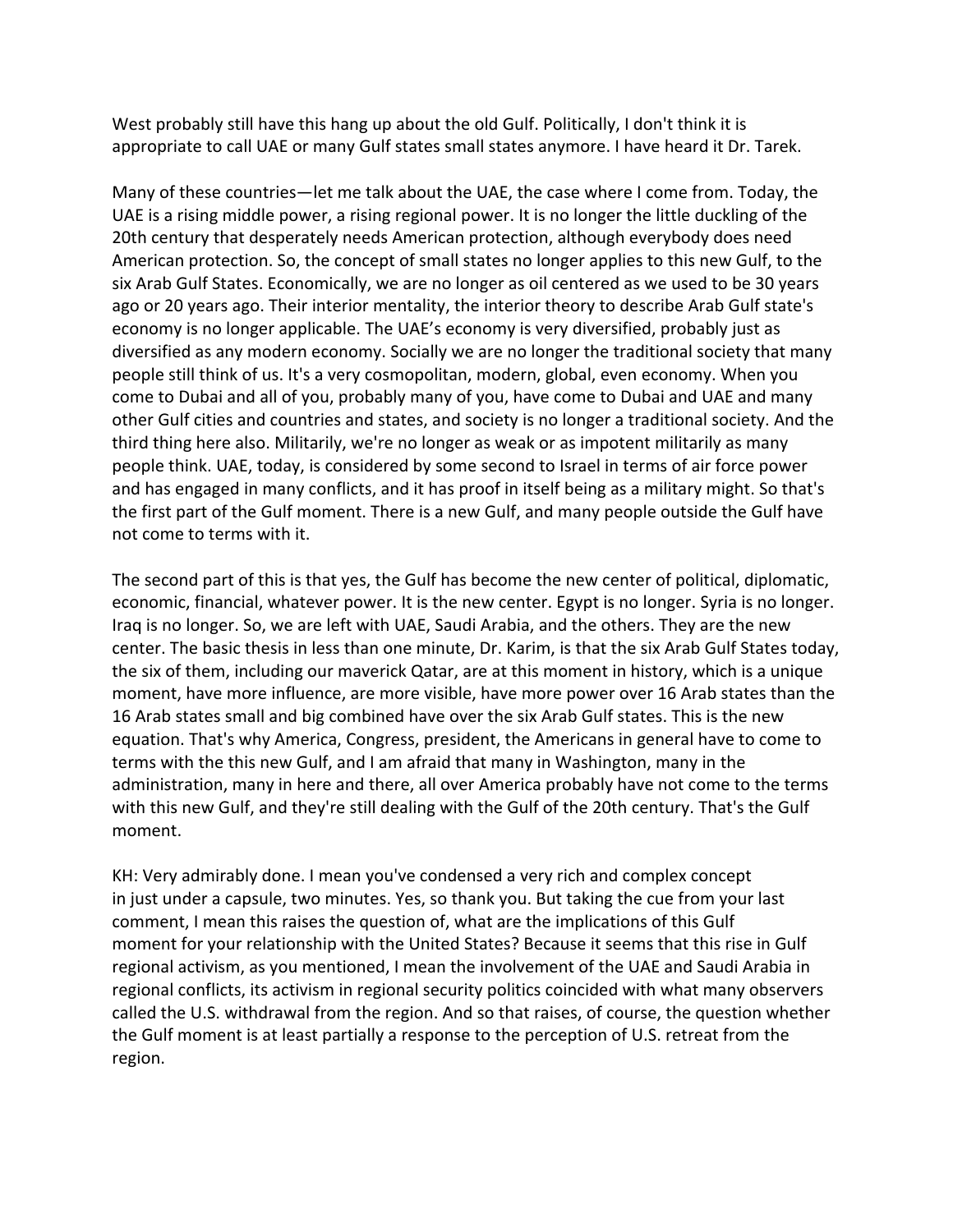AA: Well there is a new dynamic in the relationship that's for sure Dr. Karim. There is a new dimension, and it takes two to tango. It's a two-way street. There are profound changes that are going on where you are in Washington, in America. America is going through this, you know, thinking, or there is a mood to probably retreat from the Middle East, from the region, from the Gulf for a variety of reasons: no longer as vital of interest place as it used to be, oil is no longer important. So, we're seeing messages coming from Washington, talk coming from Washington, even approaches, policy that America is in a different mood than it used to be, probably in the back there. That's one part. There is a new dynamic there, and I think we're trying to reconcile with that. But there is another dynamic, which is right here, which is very little appreciated back in Washington and in the centers of power, whether it is the think tanks or whether the administration etc. They have not yet come to terms with this new Gulf that can say for the first time, no to Washington. In many cases during the last five years, Gulf capitals have said no to Washington and done things their own way. And they don't need green light to do things anymore. But I think many people in the Washington circle and, you know, in the beltway, they have not yet come to terms with this new Gulf that is independent, that is active, that has pursued its own interest, which is sometimes not the same as America's interest in the region.

And they are— the Gulf countries like UAE that take the lead and sometimes not to the liking of many people in Washington probably. So, while we have adjusted to these new changes in America, I think many in America have not yet adjusted to this new dynamic that is taking place in the Gulf. That is, I think, where we're going to have more and more tension in this relationship, unless America comes to term with this new Gulf. I think we are heading in a period of rough time—that is another period in our relationship. I think the Gulf are going now to Asia. There is an Asian mood. There is an Asia that is rising, China, India, Korea, Japan. They are the future, and probably Europe and America are the past. And I think many of us here in the Gulf are readjusting because America is still not valuing enough this new Gulf, whereas our Asian partners have understood how important the Gulf region is, and they come for investment. They come for markets. They come for consultation. They're even ready to come for strategic and probably security purposes, the commodity that we must need because of our proximity to Iran, a difficult neighbor. So yes, there is a new dynamic on both sides, and here, I think we have understood the massive, deep changes taking place in Washington. But Washington has not yet come to understand the deep changes and the new mood in Gulf capitals.

KH: So that's very interesting Dr. Abdulla because if you say that there is this new dynamic in the relationship— I mean a rising Gulf and a United States less concerned with the region that begs the question what is it that the Gulf wants from America? I mean, what would be your top three priorities in engaging with the next administration on the Middle East?

AA: Well America has been the number one provider of security for the last 40 years since 1971 when the British had gone. This place needed America for that one single important value commodity called security, and America has provided that neatly in return for oil and oil prices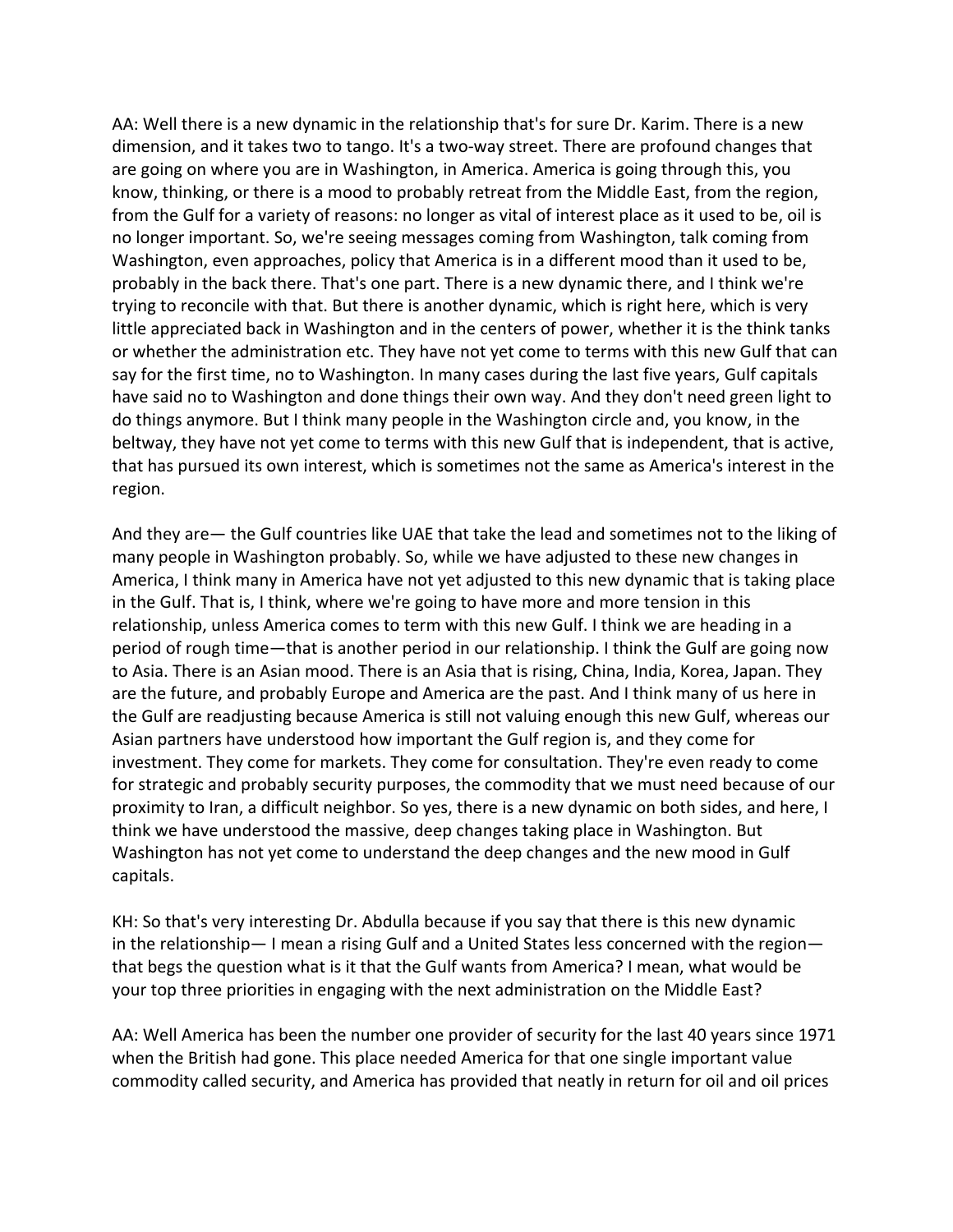and the market, etc., and the dollar as a currency. So, I think that is still there. No other power on earth could provide the security that the Arab Gulf states need, and no power on earth to that matter could provide the security for Japan or for Korea or for even Europe sitting next to Russia, to China in Asia. So, all countries probably still deeply need America as a security provider. That is not going to go away. However, there is something that is changing, and that changing thing is that maybe we are in for phasing America out of Gulf security. And there is only 1 percent possibility, 2 percent possibility, 3 percent possibility, over the next five years there will be a substitute for America. I think there are other powers that are ready to move in. NATO probably, Europe probably, France have already had bases, Britain have come back again after 40 years. There are Indians who are sending, you know, troops, even to the region. Koreans are interested. Asia is interested. So, I think America is still very important. However, that importance, probably, gradually is going to be phased out as we move on during the 2020 and all the way to 2030.

However, second thing. America is still important as a technological power, is important as an investment power, is important as a financial center. So, I think we will have, you know, an important relationship on this level. And it's deeper today than ever before as we move in. America is still a superpower in terms of universities: Harvard, MIT, Stanford etc. That is not going to go away, so I think there will be a great deal of interest to utilize the power of the of the universities and the think tanks and the brains that America still has there. So, America is not going to go away in terms of economics, finance. Military, security, technology is still going to be indispensable to the Gulf and to the rest of the world, despite the fact that we are moving into post-America world, and a post-American world. As Fareed Zakaria has said, America alone cannot manage the world's problem by itself, on its own. But all countries together cannot run the world and manage its problems without America. I think we are moving into that terrain. America's still needed, but the rest of the world are also becoming an important player to solve the world, to bring the stability, to provide to provide security and peace, and this stability for the world. So that we are in this somewhere in the middle as we move on for the next tour in the next decade where America is important, but probably by its own choice, doesn't want to take the responsibility to run and manage the problems and the crisis in the world.

KH: So that leads I think very nicely to the last question I will ask while we are on this theme of the Gulf moment. So, if your claim is that the Gulf is now in a position of leadership, then I think the question needs to be asked leading the region to what exactly—I mean this is the region, of course, that is racked by deep-seated long-standing conflicts. It is plagued by geopolitical competition, one of the highest levels of militarization of any region in the world. The collapse of states in the Arab world— I mean state failure— that seems to be an endemic problem in the region. This is not to say of course that the Gulf possesses a magic wand to solve these problems, but I think in terms of a vision or a pathway for the region out of this scenario of instability and extremism, what does the Gulf have to offer when it claims the mantle of leadership?

AA: As you said quite rightly, Dr. Karim, if you look at this region from Pakistan all the way to Morocco— this extended Middle East, not the smaller mediums but this very extended Middle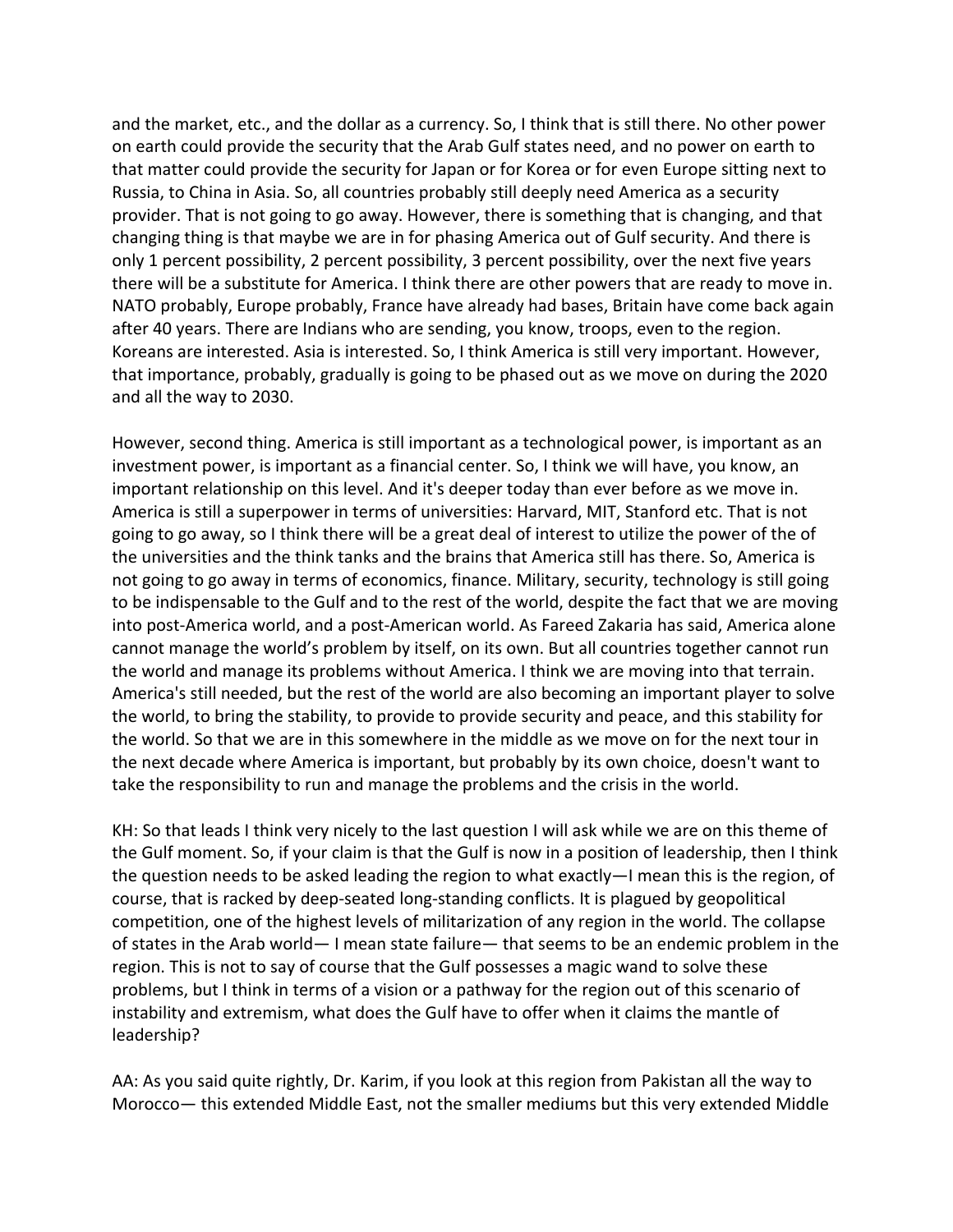East Pakistan, Afghanistan, Iran, Iraq, Syria etc. all the way to the North Africa and going through the Gulf; if you look at this region, this is the most unstable, the most violent, the most extremist region on earth today. There's more war, more tension, more bloodshed, more terrorists, and extremists packed in this place than anywhere on earth today, whether it's in Africa, Asia, Latin America, Europe, East Europe etc. So, it is a very dangerous neighborhood that we live in, and it's going to be even more dangerous in the years to come. In the middle of this very difficult red zone that we live in. The one place that has held its stability and prosperity for the past 50 years is the Arab Gulf states. We live next to difficult neighbors like Iran and like Turkey and like God knows what. Even though we are so close to these centers of tension and war and violence, we managed to keep our stability with the help of America— let me give credit, but also with the good management of our resources and our capabilities.

So, we live in a very difficult neighborhood, and we maintained our prosperity and stability. So, when we take the lead, there is plenty of risk involved, of course. Sometimes, you take a very calculated risk, and sometimes probably the return is not as much as guaranteed. But I think what the Gulf moment offers, or the Arab Gulf states offer the entire region is two things: our endgame, our project if there is any project for the Gulf, it is two things. It's a twofold thing. One, I think in this very difficult tense region, the Arab Gulf States want to bring stability as much as possible. So, we are here for stability, and I think we have done everything possible to counter forces of chaos. So that's one thing. And there are so many of them. And in that sense, you have to go and help governments that are breaking up. Countries that are being fragile and being dismantled like Iraq, like Syria etc. even Yemen.

So, number one, I think it is in our best interest, and if there is one value that we're bringing to the region and trying to spread around, it's the value of stability. The second thing is moderation. There is so much extremism in this land from Pakistan to Morocco. Extremists have taken over. They have hijacked the agenda for the past 10 years and even more. So, I think we are trying to bring a dose of political moderation, tolerance. That's the role model the UAE is playing at this moment. So, moderation is number one. Stability is number two. And believe it or not, Dr. Karim, in this place, there is so much disintegration of countries. There is so much conflict. The only stable regional integration until very recently has been the GCC, so we do have a model that we as the Arab Gulf States can offer to the rest of the region. There is this, you know, economic integration called the GCC— not at its best at the moment, but we have 30 years that the GCC has not breaking up. It's weak today, but it's, you know— all integration, regional integration, go through this. One step forward, and one step backward. We are, you know, one step or half a step backward, but I think we have an example to present to the region that integration is important. Moderation is the name of the game. Stability is what we see. That is what we offer for the region as we, the Gulf states, take the leadership, which is a responsibility. It is not something we, you know, have gone to assume, but it's something that has been befallen on the Arab Gulf states governments.

TM: Wonderful; thank you for that Dr. Abdulkhaleq. We're going to switch gears a little bit now to talk about the last item on our agenda before we open it up for questions, and that is the Abraham Accords, which are the set of accords that your country just signed with the state of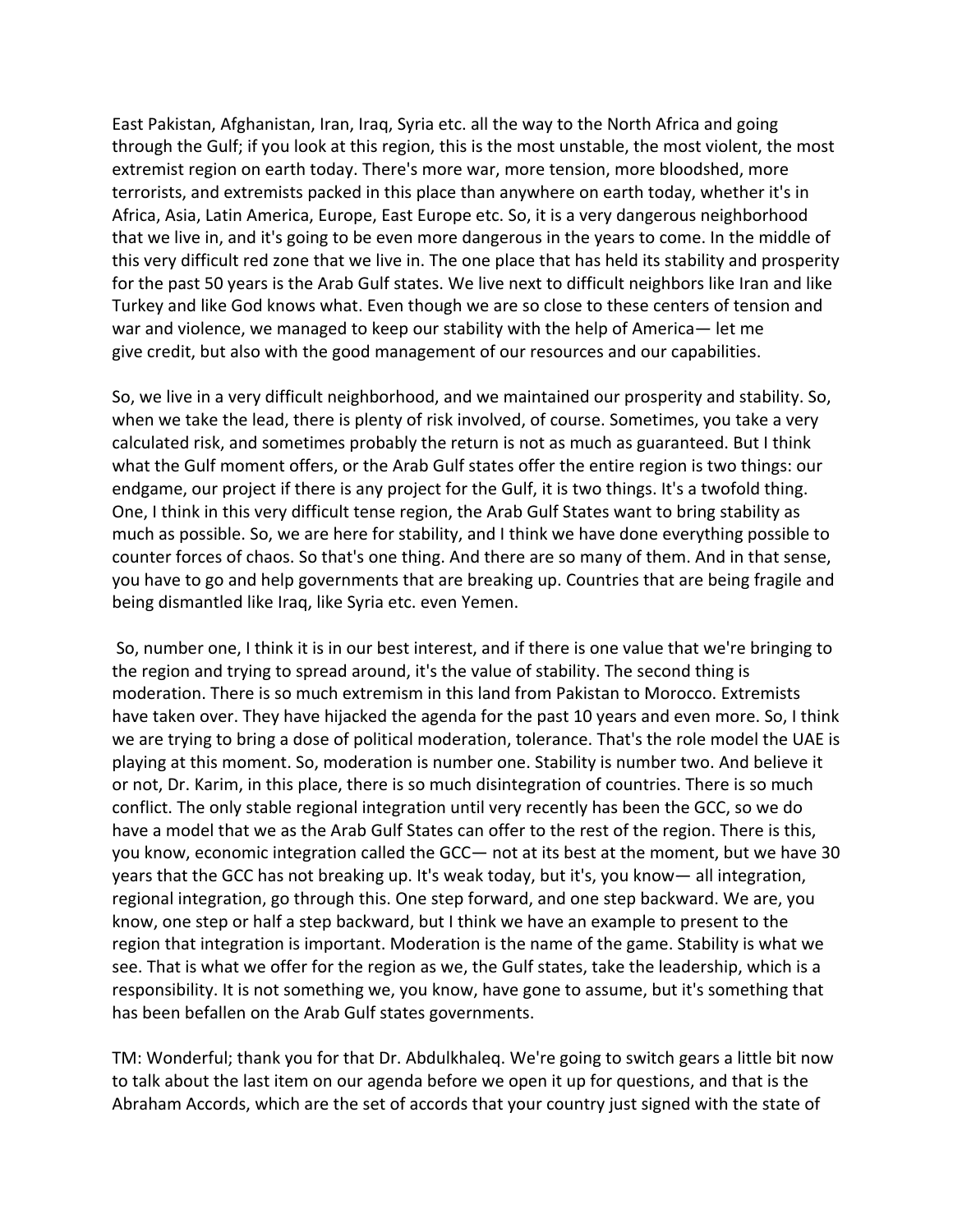Israel that bring peace and full normalization between your country and the state of Israel. And I guess I have two questions to start us off here. The first is why now? And the second is what would you say to somebody who says that the answer to the why now question is that your country was nudged into this not terribly good agreement for it in order to deliver a victory for the current American president? So, if anything, this isn't an illustration of a bold Gulf experiencing a bold Gulf moment. This is just the UAE doing what the current U.S. administration wants the UAE to do.

AA: I tell you, and I tell everybody who says this, absolutely not. This is a decision completely, totally taken here in Abu Dhabi, not there where you guys are in Washington. This is done according to UAE's watch and on our own pace. We decide every single step along the way. We have decided, and we are in the control of it. We are in the driver's seat of this accord, of this process, not Israel not United States. It's the United Arab Emirates. We could pull out of it anytime we want, and we started it with our own choice. There was absolutely no American pressure, and there is no American inducement. We did the— the UAE has gone into this purely out of its own interest and out of concern for the Palestinians. Let me explain this a little bit. This is a very interesting question you're asking here. This is—I think the UAE because of this accord have in no way and in no shape is turning its back on the Palestinian issue to start with, and I think there is no turning back on the Palestinian because it's a just issue, a just cause. They deserve a land. They deserve a state of their own, and until then, I think we are with them to the last minute. They have a bad governance. They have bad leadership. They have a miserable partner called Israel, which is not interested in peace at this moment. But I don't think there is any way as we go through this normalization that there is a turning back on our Palestinian brothers and Palestinian issues.

Second, I think the UAE has taken its time. This process has started probably 10 years ago, 2019, 2009, 2010, and it's gone through many phases. And at each stage, the UAE found a benefit. First of this tacit security regime that it's formed, there's plenty of things that is going on in a tacit way, not in a public way, and the UAE have found it beneficial to capture it, whether it is in the security, whether it is strategically intelligence technology. Name it and at each stage, the UAE has found it profoundly beneficial to have an open relationship until the moment came, and I think the moment that came was probably one trigger of why there was a real concern that annexation will sit back all of this interest that was accumulating over the last 10 years. And the UAE was, you know, frank enough with the Israelis if you go that road, then this whole relationship is going to be compromised. And I think for the first time in his life, Netanyahu and his right-wing government probably found it wise enough not to tamper with this massive, mutually good relationship that is going on between the UAE and Israel. And probably, they thought that this threat is not just the paper threat. It's not just any threat. A bombastic threat is a real threat. If annexation would have gone through, I think Israel would have lost massively on this tacit relationship that was growing over the past 10 years. Annexation was the trigger, and I think the UAE have that one tangible thing for the Palestinians now. Whether they, the Palestinians, are going to take it and seize it, I'm not sure. But, you know, let's hope that we have four years of an opening where the Palestinians could come back too. So this is all done on UAE's watch, not an American watch, not an Israeli. What I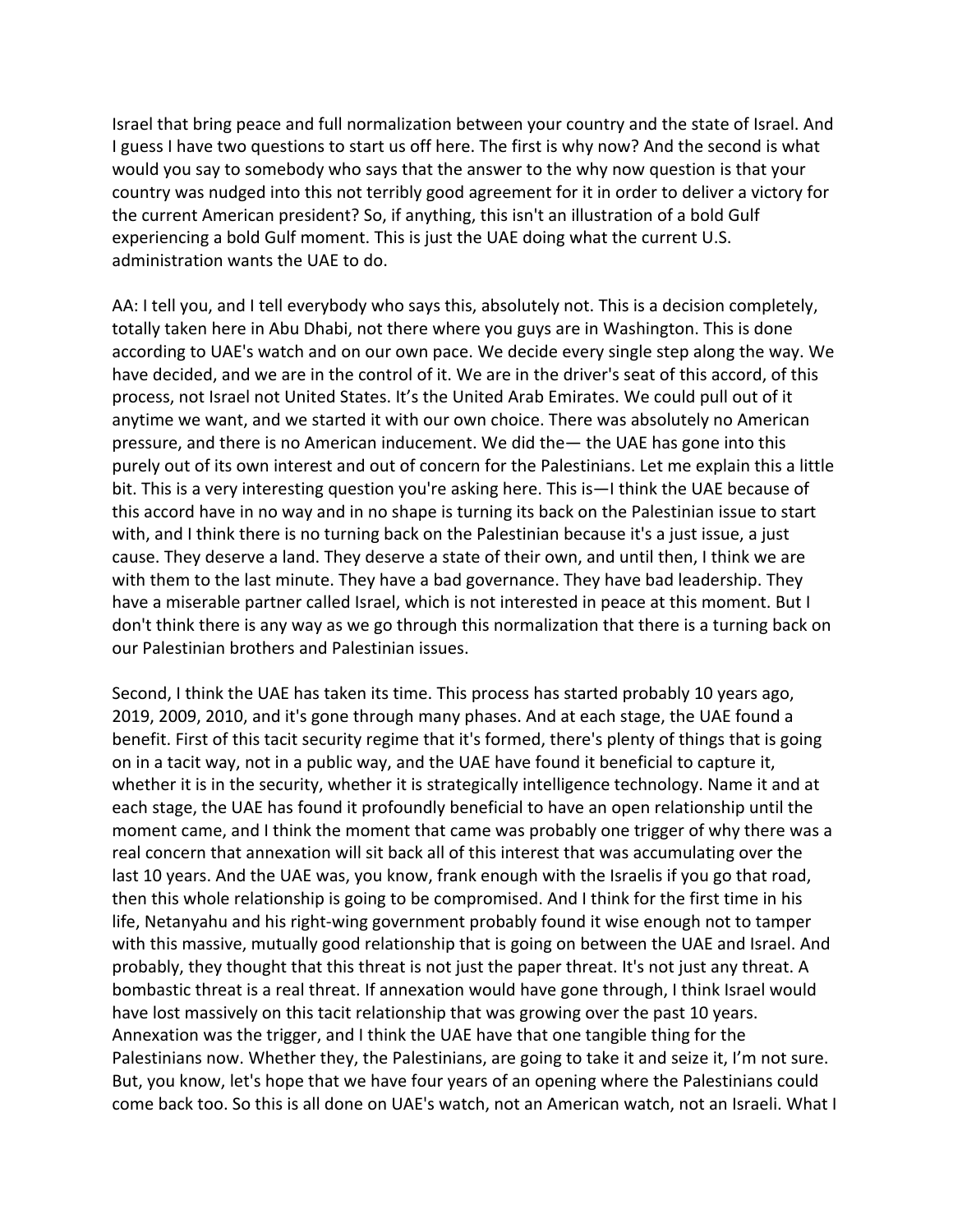didn't think there was any pressure coming from the Trump, I don't think we were given favor to increase Trump, his popularity. Trump has to deal with the Corona. If he loses, he would lose because of the Corona. And if he wins, it's not going to be because of the Abraham Accords.

TM: You know, you spoke to us very convincingly of the importance now of the United Arab Emirates and the Arab world. This is not any ordinary country. Its importance actually far outstrips its size, so to have for Israel to have normal relations with the United Arab Emirates is not a small thing. It's a huge prize. Did the UAE get enough for giving Israel this prize?

AA: Okay I think we have a better, a bigger economy than Israel. Okay we have as open society and as relaxed and as stable and as cohesive, probably more cohesive society, than the Israeli society. We have a better relationship with the rest of the world, probably if not same as Israel, but we have more friends and more probably networks throughout the world, extending from Tokyo all the way to Washington. We are in a better position, and we don't need Israel. We could have continued this without Israel. I think the Israelis don't need us too. They are also having a, you know, an economy etc. and a big, and they are doing very well in Washington, and they're doing all well, everything.

So what advantage Israel is going to take out of this and what advantage we will take out of it? I think what we are getting out of this is massive in terms of security, in terms of technology from Israel. And Israel has a lead in in technology, especially in the military side and in the security and intelligence side. But I think, you know, the UAE is thinking now, not just regionally but globally. And I think if you go to Washington today, the UAE—probably half one Washington both sides of Washington Democrats and Republican more so than anybody today the UAE stands ten foot taller than it was before. They are caught in where it matters the most, Washington. This accord is a leverage the UAE has now over probably Washington and over Israel. It's that leverage for us. It's going to enhance UAE's leadership in the region. It's going to enhance UAE's prestige and status throughout the world and you know maybe it's just a small— maybe it will bring us the F-35, which is part of this deal, which is going to make the UAE probably safe for the next 20 years to come. So, what benefits we getting out of this? I think we're getting more benefits than Israel.

TM: Now that your country has full normal relations with Israel, would you go and give a talk at the Hebrew university of Jerusalem?

AA: Absolutely not.

TM: Why not?

AA: I am not for normalization. I fully understand why the government has done it, why my state has done it. I fully support that, but in the personal level, I am still not somebody that is ready to go to Israel or recognize Israel or even happy about normalization. That is on the personal level.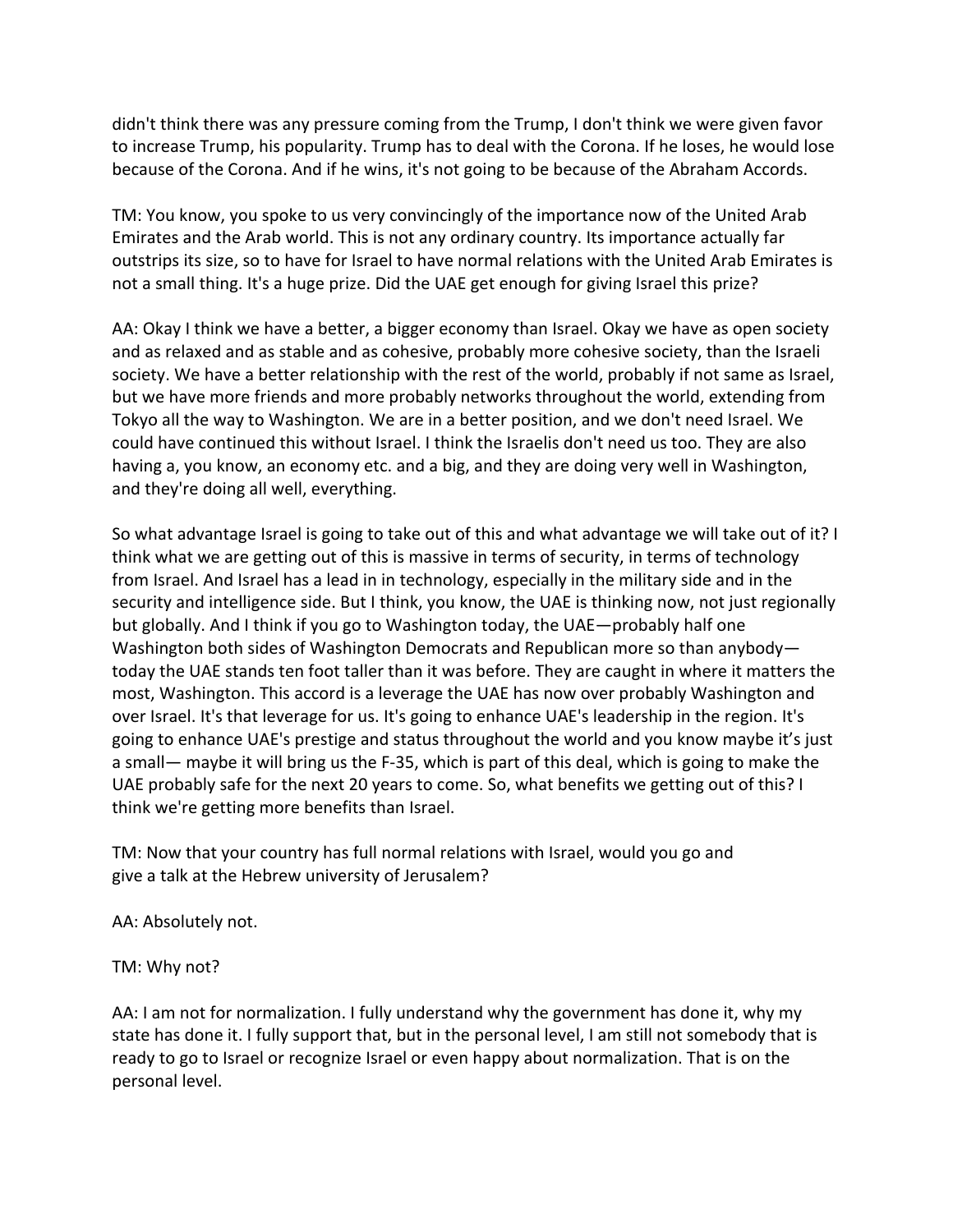TM: Do you think most Emiratis are where you are or where the government is? I think we don't know the feelings. We don't have the polls. But I think 1/3 of the Emiratis are happy with it. One-third of the Emiratis probably are not, and I am one of them. And 1/3 really don't care one way or the other. However, having said this, I know for sure probably, you know, as much to 90 percent of Emiratis are with any decision that the government takes. They have so much trust in the government. The government has an absolutely good record for the past 50 years of delivering. So, I think those who are with or against normalization, all of them, I think they pretty much trust what the government is doing, and I think that is very important. The UAE ranks number two in terms of citizens trust in government, by the way— number two worldwide according to Alderman Annual report on trust of government. So, there is plenty of goodwill, plenty of reservoir of trust of the government. So, I think part of it, whether you are with it or against it, I think we trust what the government is doing, and I think it's very solid. That's why I fully understand what the government of the UAE has done, fully understand why the normalization took place now, and I think I'm ready to defend it to the last minute.

KH: So Dr. Abdulla, one very intriguing reference in the Abraham Accords is to this idea of a strategic agenda for the Middle East, and I think it's worth quoting the exact text of the accords on this so that we can get your views for our participants. The accord says, and I quote, "Israel and the United Arab Emirates will join with the United States to launch a Strategic Agenda for the Middle East to expand diplomatic, trade, security cooperation." Along with the United States, Israel and the UAE share a similar outlook regarding the threats and opportunities in the region, as well as a shared commitment to promoting stability through diplomatic engagement and closer security cooperation. This is a very interesting passage, I think, because it's not just the UAE opening up relations with Israel. It's not just about normalization. Here are three countries: the United States, Israel, and the UAE coming together to talk about the future of the Middle East, a new strategic agenda for the region. What is that agenda and do you agree that this phrasing of the accords almost makes it seem that this is more of a strategic alliance, much more than a simple normalization of diplomatic relations?

AA: Yes, I think I agree. I think there is more to it than simple bilateral relationship. There is much bigger than Egypt—Israel peace deal, much more important than Jordan-Israel deal. They were bilateral. I think, here, we are reframing, reshaping alliances in here, and alliances depends on clear views of who's the enemy in here. Unless you have a clear view of an enemy, you don't form an alliance. So, this strategic agenda that is being talked about, it's a three-party agenda. America is Israel in the United Arab Emirates. So, who are we facing up to? And I think at the bottom of it all, it is Iran as a destabilizing force in the region for the past 38 years. Iran has been expanding. Iran has been funding militias and armed groups in the region and has been playing havoc in the region. And we all are concerned. America is concerned. Europeans are concerned. Asians are concerned. Even Russia, the best friends of Iran, are not are on board with that. Where we differ is how to approach it, but the view—a global view —is that Iran is a destabilizing epicenter, not in the Middle East but on our world stage too. So that is a fundamental view that is shaping this strategic agenda. Then you need more than the UAE. Then you need more than Israel, and even probably more than America to come together to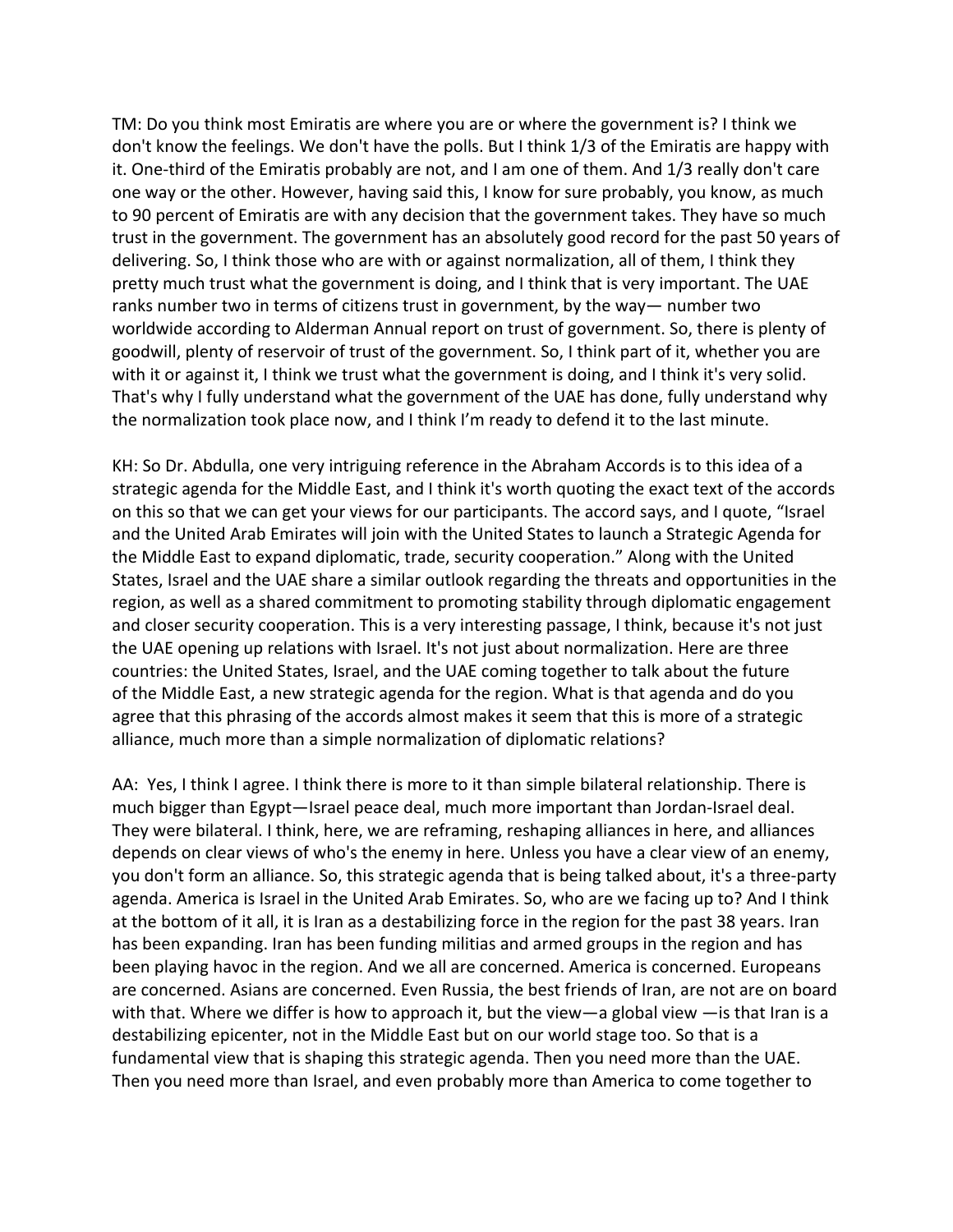face up to this Iran that is ever expanding and playing havoc in the region. And I think that is why protests are here.

However, having said this, Iran has pushed us into this. But this alliance, from the UAE point of view, is not necessarily just directed against Iran. There is also Turkey that is today playing the same role. It's a very difficult regional power. It's a very important regional power but a very difficult one that is. You see it in the Mediterranean. You see it now in Azerbaijan-Armenia. You see it interfering in Libya and Syria, all over. So, there is more than Iran at the stake, and if there is a third layer to this, there is plenty of those militias, armed ones. And there is this, you know, incredible amount of militarization of radical groups. You see them in Libya. You see them in Syria. You see them in Iraq. You see them in Yemen. You see them all over the place. So, I think this strategic relationship has all these three threats, view of threats, view of any of the stability that has, is at the core of it. And if we have this alliance, the UAE probably have found a good partner to work with. We do already have, the UAE, have a good partner with Saudi Arabia that's a moderate state. Egypt is important. Jordan is there. Bahrain is there. The UAE has a relationship, even with as far as Greece and Cyprus and Germany. So, UAE is doing partnership with so many friends and so many allies now. We are firmly embedded in this trilateral accord with this strategic thinking at the center of it all, Dr. Karim.

KH: Thank you Dr. Abdulla. So, one final question I think before we turn to our participants and that relates to the issue of peace and specifically to the Palestinian-Israeli conflict. Now the UAE has been very adamant in emphasizing that it still upholds Palestinian rights. It is still in favor of an independent Palestinian state and for a two-state solution to the Israeli-Palestinian conflict. In the middle of all of these shifts and the new dynamics in the region and your newfound relationship with Israel, can you tell us how does the UAE intend to manage this new relationship for the pursuit of these goals, for the pursuit of a just and comprehensive peace to the Palestinian-Israeli conflict?

KH: Dr. Karim, I think we have to realize that dealing with Israel is not an easy thing. Israeli politics is just as difficult to understand sometimes as American politics, if not more. So we are into this relationship, with this partner, and I think we have to realize that Israeli politics is not as neat and as clean, as easy as we think, and we just have to learn from engaging them and trying to be a good partner. If they make any stupid mistakes, if they're our new partner Israel is— do something really stupid again, I think the UAE could be in a position to say thank you very much we tried, and you didn't deliver. And I think that is very possible, and I say this because Israelis, at the moment, are not partner for peace. This right-wing government, I am giving up on it. Maybe the UAE government is not giving up on Netanyahu and his right-wing government, but they are not interested in peace. They are interested in more settlement. They are interested in in grabbing more land. They are not in one bet for an independent Palestinian state. So if that is the case, then I think we don't have an Israeli partner for peace. Nevertheless, the UAE is trying to engage them as this engagement is going to be used to soften the Israelis and bring the Israelis first to the peace negotiation. It is exactly unlike what many people think. It's the Israelis that are not ready for peace. It is this government in Israel that is not a peace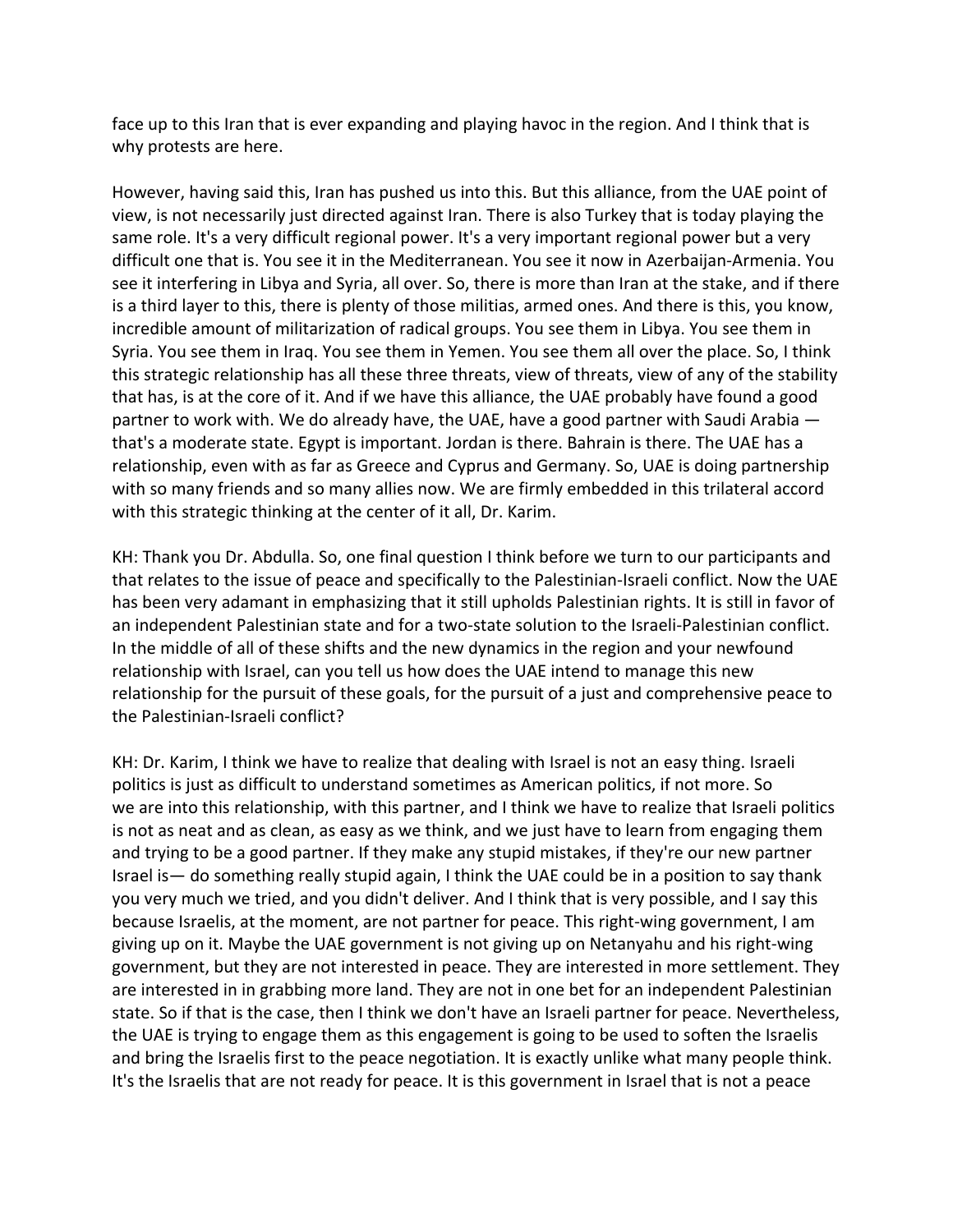partner. Palestinians will like to join at any moment, if they give you— annexation stops or settlement stops or the Israelis bring some, you know, modest improvement to their life and stop this heavy-handedness that the occupation is bringing.

So, I am somebody who's not very optimistic that, despite this accord, we're going to have peace in a years' time or two years' time. However it's also a challenge to the Palestinian leadership, and we are in for an election, and let's hope that the Palestinian people would realize that this corrupt old very, you know, lethargic Palestinian leadership has not been also delivering what the Palestinian people do. And hopefully the election will be a game changer, and the new leadership comes in. And if that is the case, then I think Israel will be in a much more difficult. Israel is very happy with this division on the Palestinian side, with this status quo leadership that we have in the West Bank. And for them, they don't want to change all of that. So let's hope that the election will be also a more added positive move in the direction to have some kind of a negotiation between these two partners, Palestinians and the Israelis.

TM: Dr. Abdulkhaleq, we're going to open it up in a second for questions, but I'd be remiss if I didn't just bring this back to the Gulf moment for a second, and I'm just wondering what the implications of the Abraham Accords are for the Gulf moment? After all, there was in the Middle East, a prior moment, an Egyptian moment, and some might tell you that the Egyptian moment ended in fact when Egypt made its separate peace with Israel. At the very least, that certainly cost Egypt a great deal of prestige and influence in the Arab world, and I'm wondering if the same thing might happen to the Gulf.

You're right. We don't have polling data on this decision, but we do have previous polling data on how the average Arab views Israel. So, there was a poll conducted in 2017-2018 of 19000 Arabs in 11 countries. Now admittedly, it was done by a group out of Doha. But they found 82 percent of Arab respondents believe that Israel is the country that poses the largest threat to their national security, and 84 oppose recognition of Israel by their country. A less biased source of public opinion data is the Arabbarometer run by Amaney Jamal of Princeton and Mark Tessler of Michigan. In 2018-2019. They interviewed 25000 Arabs in 12 countries, and they asked them would it be good for the region to coordinate its foreign policy with Israel. 79 percent of Arabs said no, the majority. Of those, half of the Arabs said strongly disagree with that prospect. So, given how unpopular normalization is with the average Arab, if the Gulf is now seen to be leading the charge towards normalization, doesn't that risk denting the Gulf's prestige among citizens in the region and potentially putting an end to the Gulf moment?

AA: No, I still think the Gulf movement is here to stay, and it is going to be here until 2050 at least. So, the first half of the 21st century is going to be Arab Gulf states' century. So no, I think despite all these statistics and the polls, with regard to the Palestinian issue, I don't think that is going to weaken, dent the Gulf moment. That's one answer. The second answer: at the heart of the Gulf moment is the UAE momentum. If there is a Gulf moment, there is something also called the UAE's momentum, and the UAE is taking the lead. 10 years ago, Qatar was taking the lead. Maybe 10 years later, Saudi Arabia will come back with its reform and will take the lead. But at this moment of the Gulf moment, there is something called the UAE's momentum, and I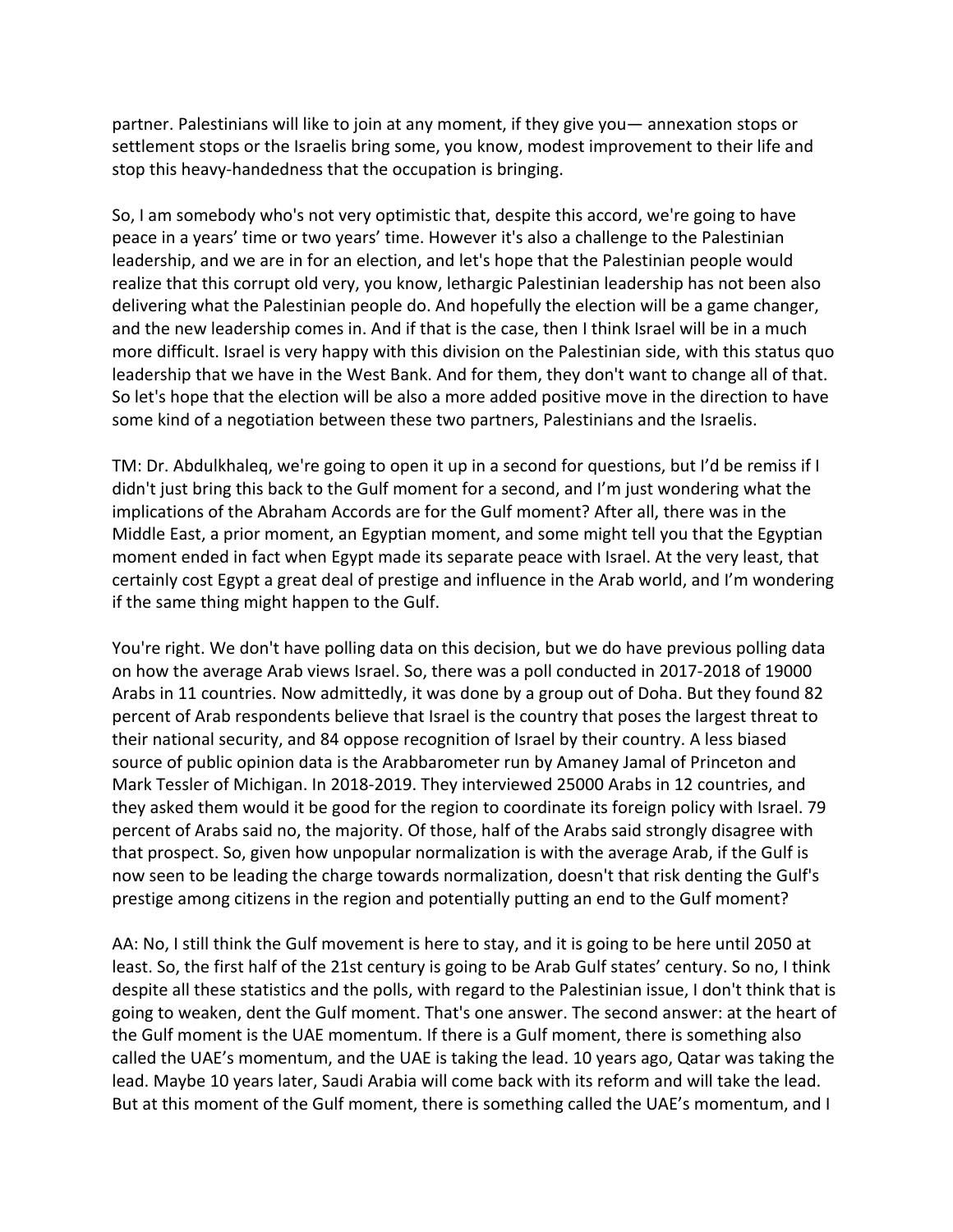think this accord is going to solidify the UAE's leadership of the Gulf moment and of the Arab region. And it is done, not because of this accord, because what the UAE has achieved so far.

It is the one country that is going to Mars, and it is one country that is planning to land on the moon. This is the first country in the Arab world that is having, you know, nuclear power to diversify its power portfolio; it's energy portfolio. It's the country that has probably the biggest airport, the biggest airline company; not just in the Arab world but on the globe. It is a global hub for logistics, a global hub for tourism. It has—every single day there is good news coming out of the UAE, which turns it into a role model. And that role model — if you want statistics, we just saw one just two days ago with the Arab youth, which is in its nine years, and Arab youth view the UAE as the favorite country, much more so than America. 46 percent of Arab youth view UAE as a place that they want to work. Their place that they want to emulate, a successful place. They don't want to go to Canada. They don't want to go to Britain. They don't want to go to Germany. Arab youth—200 million Arab youth, 46 percent of them— there is nearly 100 million that view the UAE as the country of their choice. So, the UAE as a role model, as a trendsetter is here to stay. And every single day, there is something new coming out of the UAE to solidify what I call the Arab moment, the Arab Gulf but the UAE momentum. So, I don't think this accord is going to damage UAE's perception indeed. If anything, it's going to give us even more chances to play that leadership role.

TM: Wonderful thank you Dr. Abdulkhaleq. Now let's open it up for questions. If you have a question of Dr. Abdulkhaleq Abdulla, you can get my attention by raising your hand using zoom's raised hand function. If you're not able to raise your hand for whatever reason, just send me a private message in the chat, and I can ask the question on your behalf. And the first question I have here is from our colleague Sultan Sooud al-Qassemi. So, let me unmute him so that he can ask his question

SA: Thank you Dr. Abdulkhaleq. Good evening. My question to you is the U.S. has indicated, a number of times, it's unease with the ongoing Gulf crisis, which has dragged on, I think, now we're going into the fourth year, adding that it benefits Iran. So, what should the U.S. do to help resolve the Gulf crisis if at all it is possible?

AA: Thank you Sultan. The UAE has been trying to resolve the Qatar crisis, the Gulf crisis for the past, whatever, five years, and it didn't go anywhere. They sent time and again, envoys, foreign ministers, Tillerson. They came in and out, and they tried to mediate, and it turned out that they are not in the position to do anything about it. So, number one, there is not much that the American can do about it. They tried it, and they failed, And maybe if they try for another five years, I don't think it is Washington that could crack this problem. Kuwait tried also. They are the only mediator that everybody recognized, and for the past five years again, they didn't make any headway in this third, fourth year, finally going into the fourth way. So I think this crisis is here to stay for the time being. There was some opening, and we moved forward half a step. But then again, there was a lapse of— back to square zero. It's, you know, bad for the GCC for sure. But the Gulf moment is much bigger than the GCC. The GCC is only the institutional part of the Gulf moment. What I see here is this UAE–Saudi Arabia axis, UAE–Saudi Arabia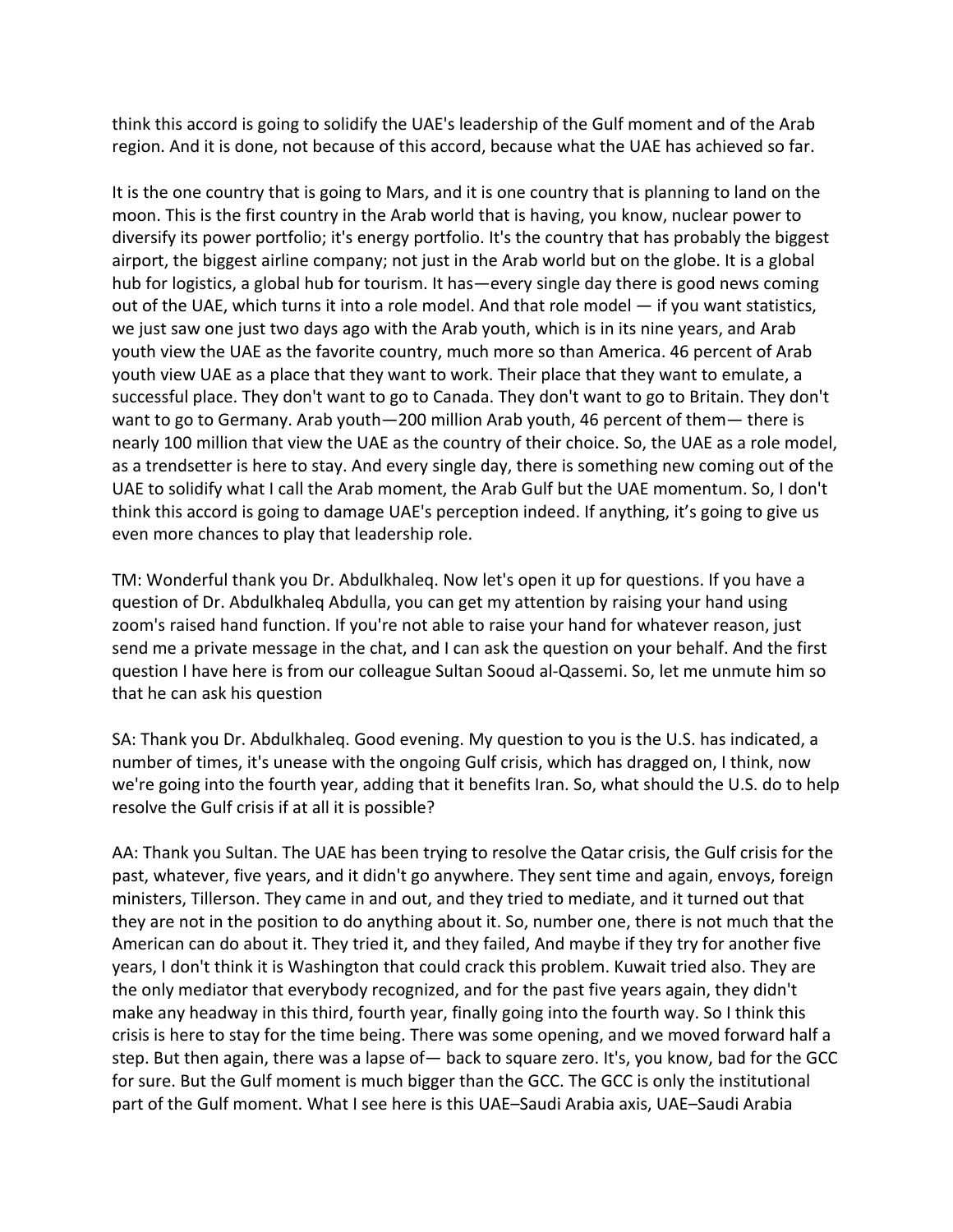coordination and cooperation which is at its best, which is substituting for the rest of the group. And as long as we have this UAE-Saudi Arabia coordination, which is at its best, and it's going to continue and this is a game changer and a very important development in Gulf politics, I think this will substitute for any confusion that we have at this moment. But I think we are far from resolving this Qatar or Gulf crisis so far. Thanks for the question.

TM: Thank you, Sultan, for that excellent question. The next question I have is from professor Djavad Salehi-Isfahani, professor of economics at Virginia Tech University and an affiliated scholar of the Middle East Initiative. Please go-ahead sir. Djavad you're unmuted, but we cannot hear you. You knew it yourself. Okay, I think while we are sorting out Dr. Salehi-Isfahani's technical difficulties, we'll go to our next questioner, Dr. Jonathan Alterman of the Center for Strategic and International Studies.

JA: Thank you Tarek and thank you Dr. Abdulkhleq. It's good to see you again, and it's good to see Karim. I have a question about the Gulf moment. At a moment when the world seems to be pivoting in a direction of reducing the centrality of hydrocarbons—the global economy— is the Gulf moment in fact, right now, and declining as the world looks not only to renewable energy but other kinds of substitutes for hydrocarbons? As the scarcity of hydrocarbons seems not to be the determining factor in the supply because through fracking, other unconventional oil and gas, it's just a question of what the price is. What is the future of the Gulf moment in a decade or two decades and the world's willingness to rush to the Gulf at a time when oil is a less central commodity than it's been?

AA: Thank you John for this question and happy to have you here. You know, this is—I think— a great misperception of the Gulf moment. The Gulf moment has absolutely nothing to do with oil okay, and I think I think it's a post-oil thing. Oil has been around since 1973 onward, and there was nothing called the Gulf moment. The Gulf moment is a 21st century thing, which means it's a post-oil thing. Oil is still a king or, it is still important, but the Gulf importance is not linked to oil anymore. Gulf sovereign wealth fund is more important today, as important— let me see. As oil, UAE is the second in terms of sovereign wealth fund. UAE and the others have developed the aviation industry, and it's massive by the way. Emirates airline today and Dubai airport and Doha airport and the aviation sector is a huge important— what Emirates airline brought to the UAE in terms of tourism, in terms of imaging, in terms of publicity is more far more important with what oil has brought in the past. 50 years. The Gulf today, UAE Dubai port today is the third biggest logistic hub in the world. The UAE is the logistics center, and the Gulf is becoming a logistics center. Dubai caters to a region that encompasses two billion people today. Dubai is a center for banks and companies and global multinationals. So the Gulf formed. And let me add to all of this is the private sector of the Gulf, whether it's in Kuwait or Qatar etc. They have penetrated Arab economies from Morocco to Tunisia to Egypt to Jordan to all over the place. Today, Gulf capital and Gulf multinational corporations operate in Europe in Australia in Asia in America— all over the place. And that's a private sector Gulf, by the way.

So I think the Gulf moment is has gone way beyond oil, and the Gulf are going way beyond oil. Although, once again I emphasize oil is king as oil is to be reckoned with. But it's not any more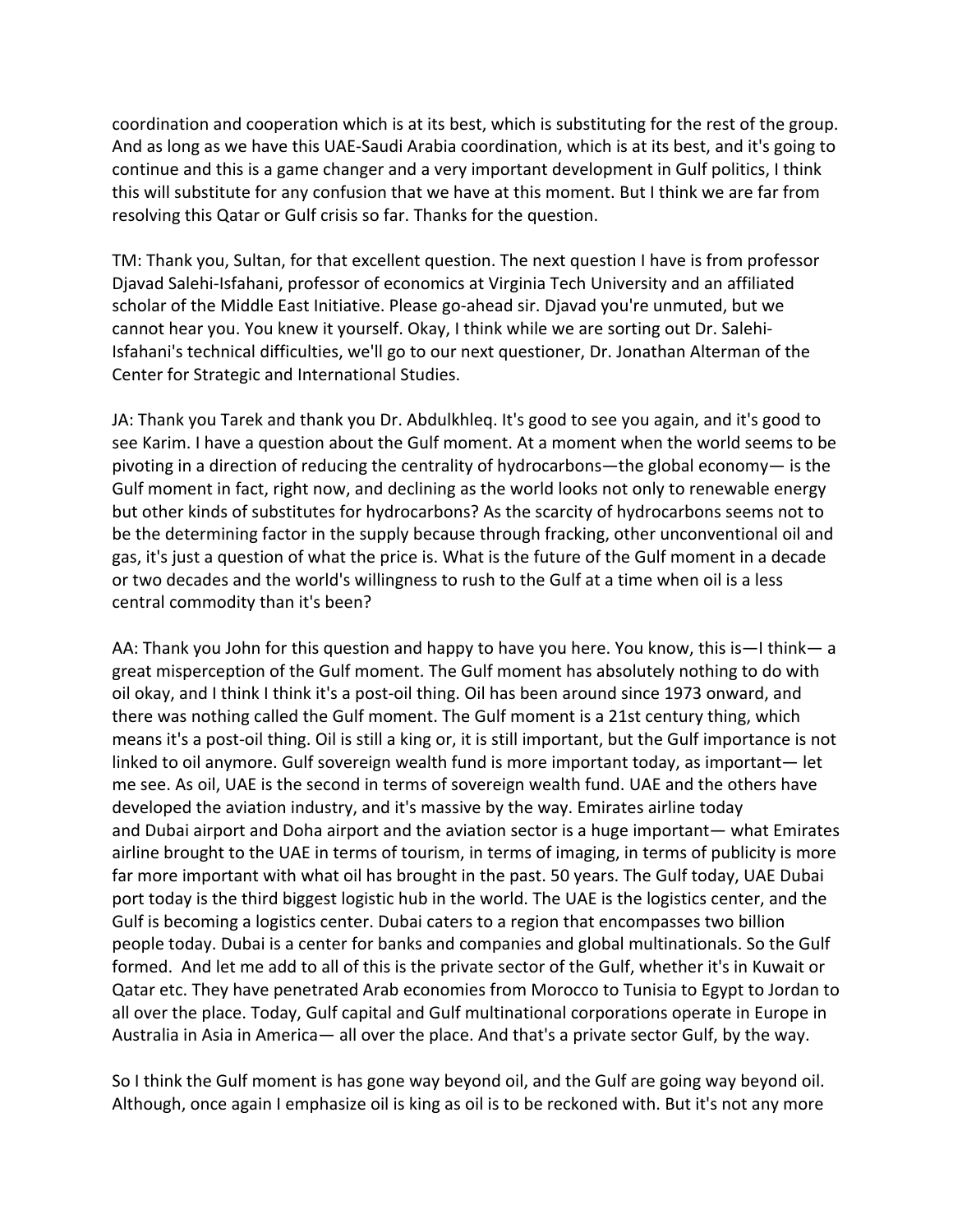an important feature of the Gulf moment. The Gulf moment has to do with the diplomacy power, soft power, financial power, logistic hubs, military power. The Gulf of 21st century has gone way beyond what many people there in where you said, probably in Washington. And I think the thinking that the Gulf is nothing but oil is obsolete. It's no longer true. We could— the UAE's GDP is a 400 billion dollar GDP. Only 27 percent of it—it is all your revenue. The government, of course, revenue is still attached to oil revenue. But even there, we have the value added taxes. Saudi Arabia has gone for 15 percent taxes to diversify their revenues, and I think, you know, oil is probably not important to you guys in the west to America to Europe even. But it is still massively important to Asian countries. 80 plus percent of Gulf oil today goes to India, China, Korea, Japan, and at least for the next, you know, 40 years to come, Asia is the future. And therefore, oil is still important for the global market.

TM: Thank you Dr. Alterman for that question and thank you Dr. Abdulla for that answer. I have a question here from Nimrod Novik who asks is there any appetite in the UAE to join hands with Egypt and Saudi Arabia in replacing Qatar's role in Gaza and thus steering Hamas away from the Muslim Brotherhood axis? That's his first question. And his second question is there any appetite in the UAE to play a role in improving governance in the Palestinian Authority?

AA: There is no way the UAE or Saudi Arabia replaces Qatar in the regional role. I think Qatar has been always a maverick, a loner, and wherever it goes, it becomes a spoiler. So, I don't think UAE wants to repeat any of that. It's not the type of policy approach that the UAE or Saudi Arabia wants to do. In fact, it is exactly the opposite. Qatar has been consistently over the past 25 years a spoiler, which is even more so today with Erdogan and with Turkey. So, we're not going to go help Hamas or jihad or provide things to make the life of the Palestinian Authority in the West Bank difficult. Okay that's not the kind of role that the UAE and Saudi Arabia will be playing. They are playing much more a different role altogether, and I think you know, this accord probably will be used by the UAE. And I hope they do facilitate Palestinian-Israeli negotiation. They are in a power, in a position to have that leverage probably over Israel. And if the election in Palestine brings in a younger, a different leader to Palestinian politics, which has been exhausted by this corrupt old age Palestinian, and when that happens, I think you will find Saudi Arabia and the UAE being a partner with the Palestinians much more so than today. Today we're having a problem with the leadership, which is happy with what they have at the moment, but maybe things will change as a result of the election. And I think it's in everybody's interest, especially the American, the UAE, the Israelis to make sure that the forthcoming election in Palestine is a successful to bring a new generation of Palestinians to lead this cause and get us out of this mess.

TM: Wonderful. So, we are coming up on the end of our time, but professor Djavad Salehi was able to get back online, and so I'll invite him to ask his question. Go ahead sir.

DSI: Thank you. I hope you're hearing me now.

TM: We are.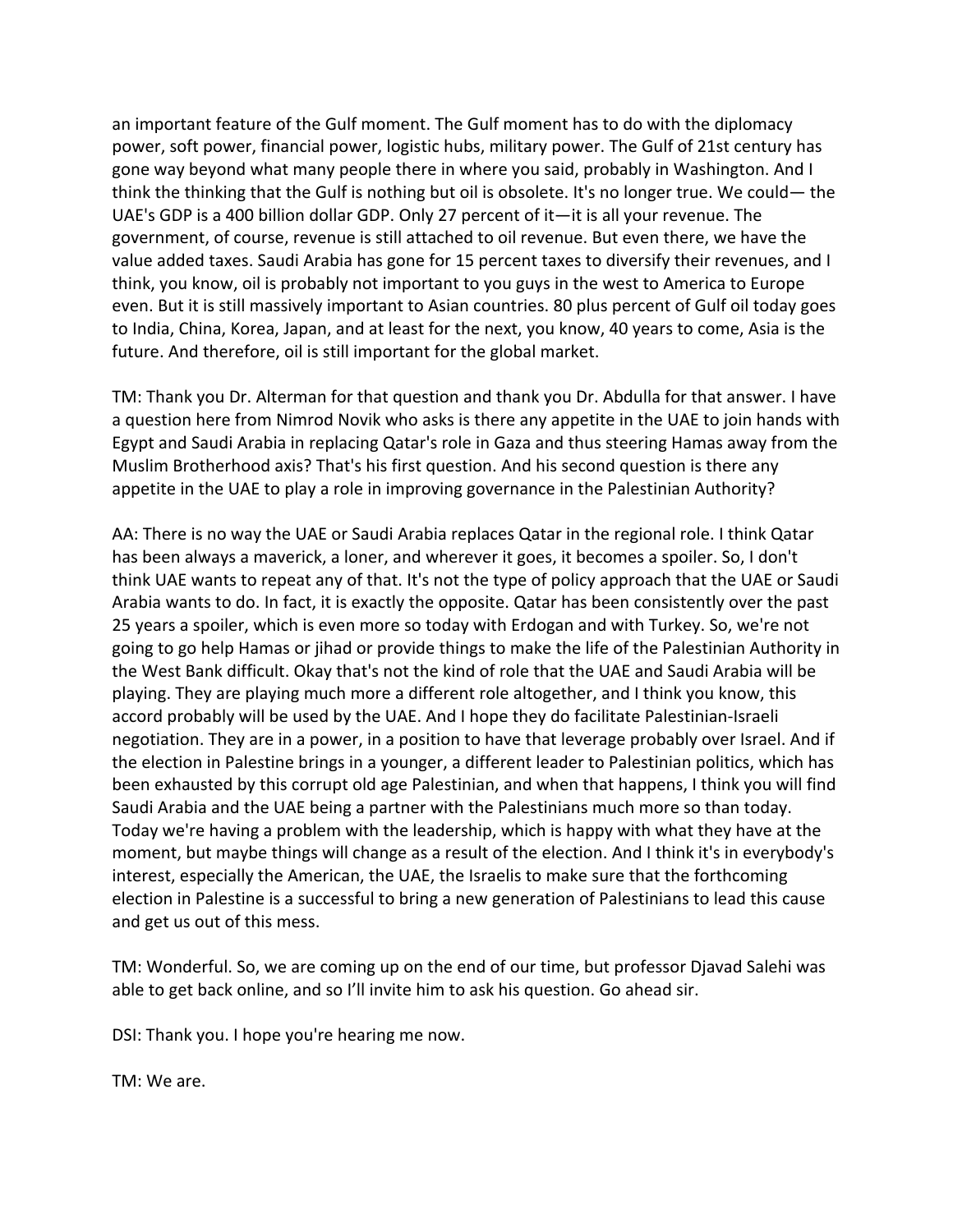DSI: Right good. Thank you, Tarek, and thank you, Dr. Abdulkhaleq, for a very fascinating talk. My question is about Iran and specifically about U.S. sanctions against Iran. You correctly observed that Iran, as a result of the sanctions, has become much weaker. But as you probably know, the impact of sanctions has been quite asymmetric on the government, which is the source of the tensions with UAE and on its ordinary people. And I'm wondering if there is this understanding or this distinction made in UAE between the leadership in Iran and ordinary Iranians who are your neighbors— are going to be there for thousands of years—whether having this kind of collective punishment, with almost no end in sight, because it's not clear that Iran's leadership is changing his minds about his behavior in the region; whether this is going to be a good thing for the region moving forward because, as you know, these regimes come and go, but the people of the region are going to be living there forever.

AA: Thank you Dr. Djavad for this important question. At least in this session, let me, you know, just answer it this way. Iran is a neighbor to us. It's only 200 kilometers away. It's probably 20000 kilometers from America, but we are here next to Iran. The six Arab Gulf States are the closest to Iran next to Iraq, and we have been dealing with Iran for the past 3000. Through after all of this period, we lived next to Iran as a neighbor. Okay we lived with Iran during the shah Period. Now we live with Iran after, you know, after the revolution for the 37. And it goes back, and it would go forth. Iran has always, during all these 3000 years has been a difficult neighbor for us, whether it's the shah Iran or revolution Iran or before Iran. It's always been difficult, but the last 38 years has been more difficult than before, and Iran is getting more difficult by the day. The radicals are taking over. It's the Suleimani. It's not Rouhani. It's not Mohammad Javad Zarif that we all see. it is Khameini and his closest friends that are in the driver's seat, and these guys, nobody reached them and to talk to them or to deal with them. And as long as these people are in the driver's seat, in the seat of power in Tehran, Iran is going to get even more difficult by the day. That's answer number one. Answer number two: nobody probably has reached out to Iran more than the UAE and more than Oman and more than Bahrain and more than all us. We really have tried time and again to reach out to Iran, but Iran is, as you know more than I do, it's a very difficult— politics of Iran is very difficult. Iranian mentality is very difficult. It's like the Iranian carpets. It is difficult even for the Iranian to understand Iranian politics before and now even more. So, it's a very difficult neighbor to deal with.

Nevertheless, the UAE in particular, in the past one year at least, have reached out to Iran in multiple ways: have gone to Tehran, have sent an envoy to Tehran, have sent letters to Tehran, have sent Coronavirus medical aid to combat Coronavirus at least once during 2020. So, we are reaching out, and I think we are interested in lessening tension. Sanctions are not something that we like, but it is not our doing. It is the American doing, and if you have the power please change it. Maybe if Biden comes, we will be more than happy to have Biden because of one primary interest of ours. That is the lessening of tension in the Gulf. We don't want to see another war. If there is a chance for a war, we have gone already three big wars in the last 30 years, so we're not interested in the fourth. The Arab gulf states in total, the UAE in particular, are not interested in the fourth also destructive and disastrous war. So, you're absolutely right. Our sympathy is with the Iranians, and the one to blame is not us. The one to blame is not even